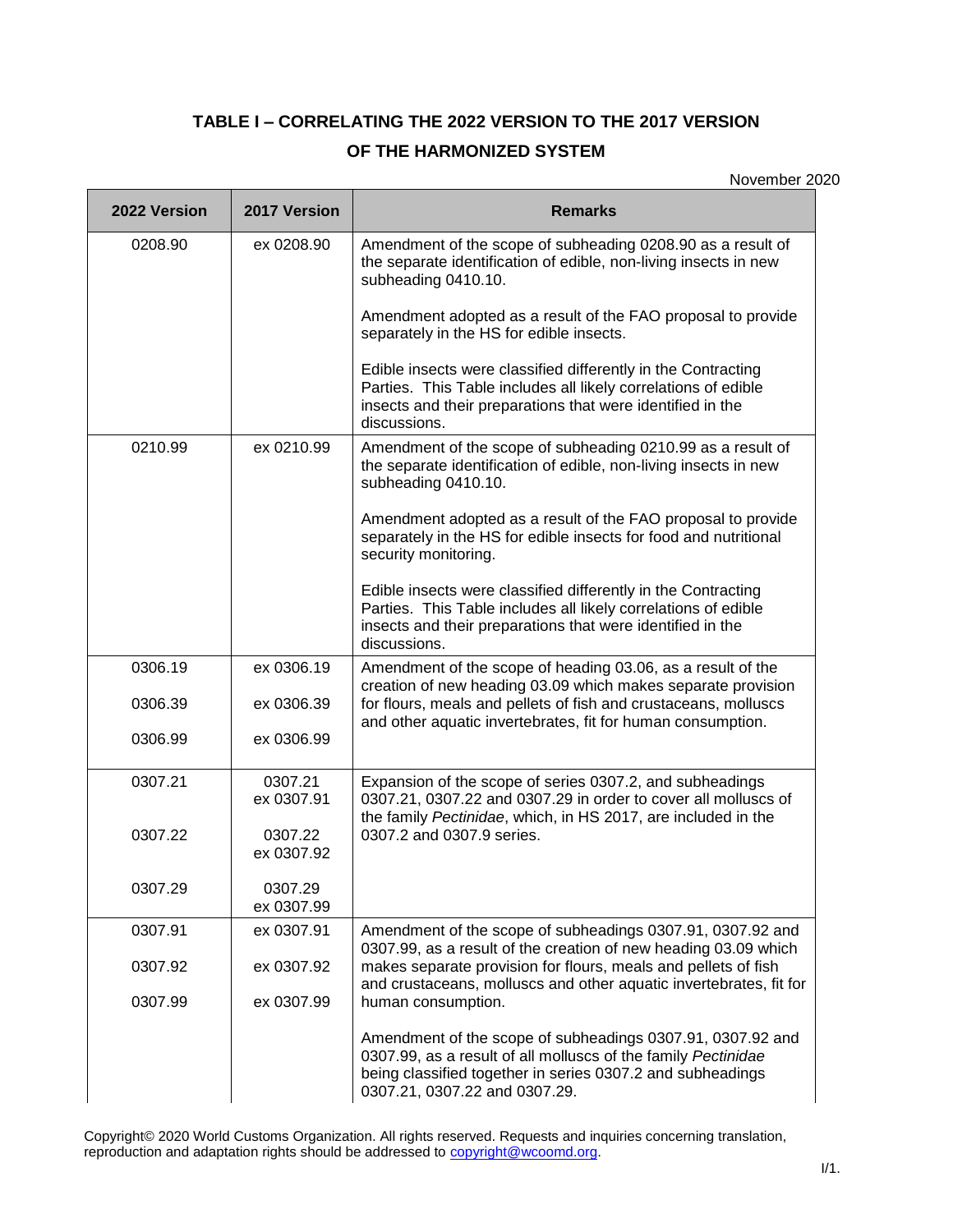| 2022 Version | 2017 Version                                                                                   | <b>Remarks</b>                                                                                                                                                                                                                                                                                                                                                            |
|--------------|------------------------------------------------------------------------------------------------|---------------------------------------------------------------------------------------------------------------------------------------------------------------------------------------------------------------------------------------------------------------------------------------------------------------------------------------------------------------------------|
| 0308.90      | ex 0308.90                                                                                     | Amendment of the scope of heading 03.08, as a result of the<br>creation of new heading 03.09 which makes separate provision<br>for flours, meals and pellets of fish and crustaceans, molluscs<br>and other aquatic invertebrates, fit for human consumption.                                                                                                             |
| 0309.10      | 0305.10                                                                                        | Creation of new subheading 0309.10 to provide separately for<br>flours, meals and pellets of fish, fit for human consumption.                                                                                                                                                                                                                                             |
| 0309.90      | ex 0306.19<br>ex 0306.39<br>ex 0306.99<br>ex 0307.91<br>ex 0307.92<br>ex 0307.99<br>ex 0308.90 | Creation of new subheading 0309.90 to provide separately for<br>flours, meals and pellets of crustaceans, molluscs and other<br>aquatic invertebrates, fit for human consumption.                                                                                                                                                                                         |
| 0403.20      | 0403.10<br>ex 1901.90                                                                          | Restructuring of subheading 0403.10 to reflect the expansion of<br>the scope of heading 04.03 in respect of yogurt containing<br>added spices, coffee or coffee extracts, plants, parts of plants,<br>cereals or bakers' wares.                                                                                                                                           |
| 0410.10      | ex 0208.90<br>ex 0210.99<br>ex 0410.00                                                         | Amendment adopted as a result of the<br>FAO proposal to provide separately in the HS for edible insects<br>for food and nutritional security monitoring.                                                                                                                                                                                                                  |
|              |                                                                                                | Edible insects were classified differently in the Contracting<br>Parties. This Table includes all likely correlations of edible<br>insects and their preparations that were identified in the<br>discussions.                                                                                                                                                             |
| 0410.90      | ex 0410.00                                                                                     | Amendment adopted as a result of the<br>FAO proposal to provide separately in the HS for edible insects<br>for food and nutritional security monitoring.<br>Edible insects were classified differently in the Contracting<br>Parties. This Table includes all likely correlations of edible<br>insects and their preparations that were identified in the<br>discussions. |
| 0704.10      | 0704.10<br>ex 0704.90                                                                          | Expansion of the scope of subheading 0704.10 in order to group<br>all varieties of broccoli in that subheading.                                                                                                                                                                                                                                                           |
| 0704.90      | ex 0704.90                                                                                     |                                                                                                                                                                                                                                                                                                                                                                           |
| 0709.52      | ex 0709.59                                                                                     | Subheading 0709.59 has been subdivided as a result of the                                                                                                                                                                                                                                                                                                                 |
| 0709.53      | ex 0709.59                                                                                     | FAO proposal to provide separately in the HS for truffles and<br>certain varieties of mushrooms, because of the increasing<br>volume of trade in these products.                                                                                                                                                                                                          |
| 0709.54      | ex 0709.59                                                                                     |                                                                                                                                                                                                                                                                                                                                                                           |
| 0709.55      | ex 0709.59                                                                                     |                                                                                                                                                                                                                                                                                                                                                                           |
| 0709.56      | ex 0709.59                                                                                     |                                                                                                                                                                                                                                                                                                                                                                           |
| 0709.59      | ex 0709.59                                                                                     |                                                                                                                                                                                                                                                                                                                                                                           |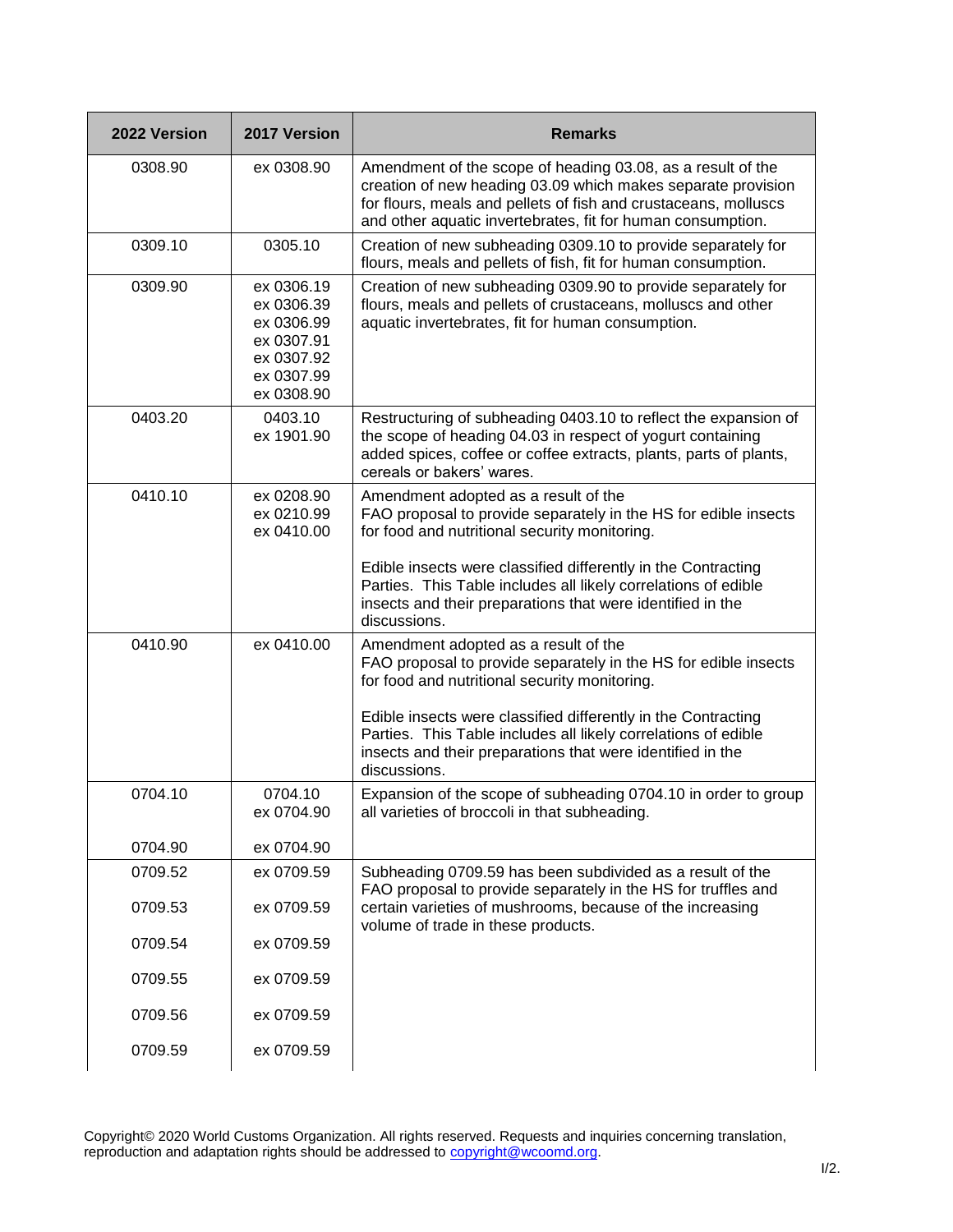| 2022 Version | 2017 Version                       | <b>Remarks</b>                                                                                                                                                                                                                            |
|--------------|------------------------------------|-------------------------------------------------------------------------------------------------------------------------------------------------------------------------------------------------------------------------------------------|
| 0712.34      | ex 0712.39                         | Subheading 0712.39 has been subdivided as a result of the<br>FAO proposal to provide separately in the HS for truffles and                                                                                                                |
| 0712.39      | ex 0712.39                         | certain varieties of mushrooms, because of the increasing<br>volume of trade in these products.                                                                                                                                           |
| 0802.91      | ex 0802.90                         | Subheading 0802.90 has been subdivided as a result of the<br>FAO proposal to provide separately in the HS for pine nuts in                                                                                                                |
| 0802.92      | ex 0802.90                         | shell, and shelled, because of the increasing volume of trade in<br>these products.                                                                                                                                                       |
| 0802.99      | ex 0802.90                         |                                                                                                                                                                                                                                           |
| 1211.60      | ex 1211.90                         | Subheading 1211.90 has been subdivided as a result of the<br>FAO proposal to provide separately in the HS for the bark of                                                                                                                 |
| 1211.90      | ex 1211.90                         | African cherry (Prunus africana), in order to monitor the potential<br>impact of the over-exploitation of this tree in the wild because of<br>the increasing use of its bark, especially by the international<br>pharmaceutical industry. |
| 1509.20      | ex 1509.10                         | Restructuring of subheading 1509.10 to separately identify in the<br>HS certain categories of oils representing a considerable volume                                                                                                     |
| 1509.30      | ex 1509.10                         | of trade, and to align their descriptions with the definitions<br>specified in the IOC trade standard applicable to olive oils and                                                                                                        |
| 1509.40      | ex 1509.10                         | olive pomace oils.                                                                                                                                                                                                                        |
| 1510.10      | ex 1510.00                         | Restructuring of subheading 1510.00 to separately identify in the<br>HS certain categories of products representing a considerable                                                                                                        |
| 1510.90      | ex 1510.00                         | volume of trade, and to align their descriptions with the<br>definitions specified in the IOC trade standard applicable to olive<br>oils and olive pomace oils.                                                                           |
| 1515.60      | ex 1515.90                         | Creation of new subheading 1515.60 to provide separately in the<br>HS for oils of microbial origin.                                                                                                                                       |
| 1515.90      | ex 1515.90                         |                                                                                                                                                                                                                                           |
| 1516.20      | ex 1516.20                         | Reduction of the scope of subheading 1516.20 as a result of the<br>separate identification in subheading 1516.30 of chemically                                                                                                            |
| 1516.30      | ex 1516.20                         | modified oils of microbial origin.                                                                                                                                                                                                        |
| 1601.00      | ex 0410.00<br>1601.00<br>ex2106.90 | Amendment adopted as a result of the FAO proposal to provide<br>separately in the HS for edible insects for food and nutritional<br>security monitoring.                                                                                  |
|              |                                    | Edible insects were classified differently in the Contracting<br>Parties. This Table includes all likely correlations of edible<br>insects and their preparations that were identified in the<br>discussions.                             |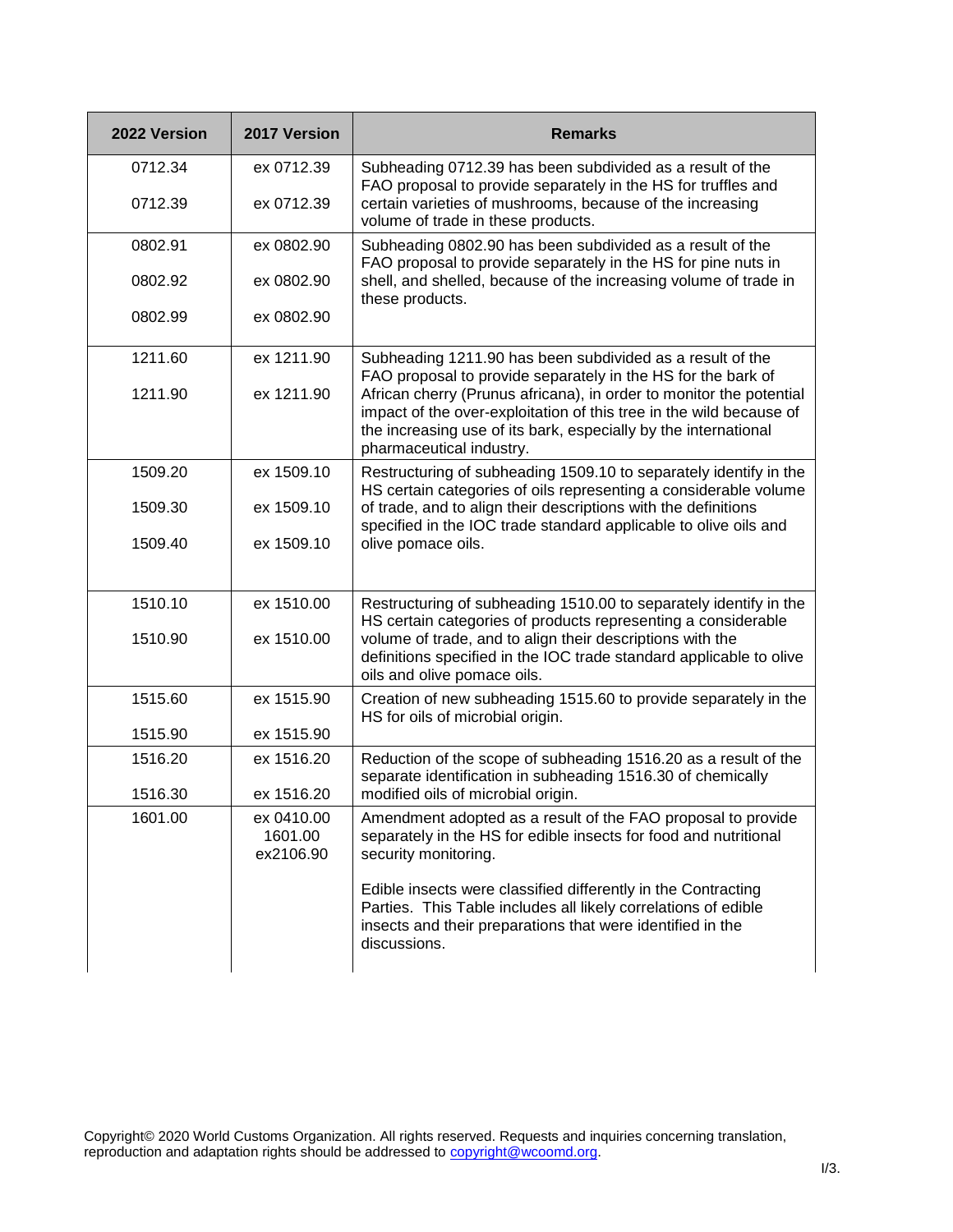| 2022 Version | 2017 Version                                    | <b>Remarks</b>                                                                                                                                                                                                                        |
|--------------|-------------------------------------------------|---------------------------------------------------------------------------------------------------------------------------------------------------------------------------------------------------------------------------------------|
| 1602.10      | ex 0410.00<br>1602.10<br>ex2106.90              | Amendment adopted as a result of the FAO proposal to provide<br>separately in the HS for edible insects for food and nutritional<br>security monitoring.                                                                              |
|              |                                                 | Edible insects were classified differently in the Contracting<br>Parties. This Table includes all likely correlations of edible<br>insects and their preparations that were identified in the<br>discussions.                         |
| 1602.90      | ex 0410.00<br>1602.90<br>ex1704.90<br>ex1806.90 | Amendment adopted as a result of the FAO proposal to provide<br>separately in the HS for edible insects for food and nutritional<br>security monitoring.                                                                              |
|              | ex1901.90<br>ex1904.90<br>ex2106.90             | Edible insects were classified differently in the Contracting<br>Parties. This Table includes all likely correlations of edible<br>insects and their preparations that were identified in the<br>discussions.                         |
| 1704.90      | ex 1704.90                                      | The scope of subheading 1704.90 was narrowed because of the<br>transfer of goods to the new 3006.93 for placebos and blinded<br>(or double-blinded) clinical trial kits for a recognized clinical trial,<br>put up in measured doses. |
|              |                                                 | The scope of this subheading was also narrowed because of the<br>transfer of goods containing more than 20 % by weight of edible<br>insects to subheading 1602.90 by virtue of new Note 2 to<br>Chapter 16.                           |
|              |                                                 | Edible insects were classified differently in the Contracting<br>Parties. This Table includes all likely correlations of edible<br>insects and their preparations that were identified in the<br>discussions.                         |
| 1806.90      | ex1806.90                                       | The scope of subheading 1806.90 was narrowed because of the<br>transfer of goods containing more than 20 % by weight of edible<br>insects to subheading 1602.90 by virtue of new Note 2 to<br>Chapter 16.                             |
|              |                                                 | Edible insects were classified differently in the Contracting<br>Parties. This Table includes all likely correlations of edible<br>insects and their preparations that were identified in the<br>discussions.                         |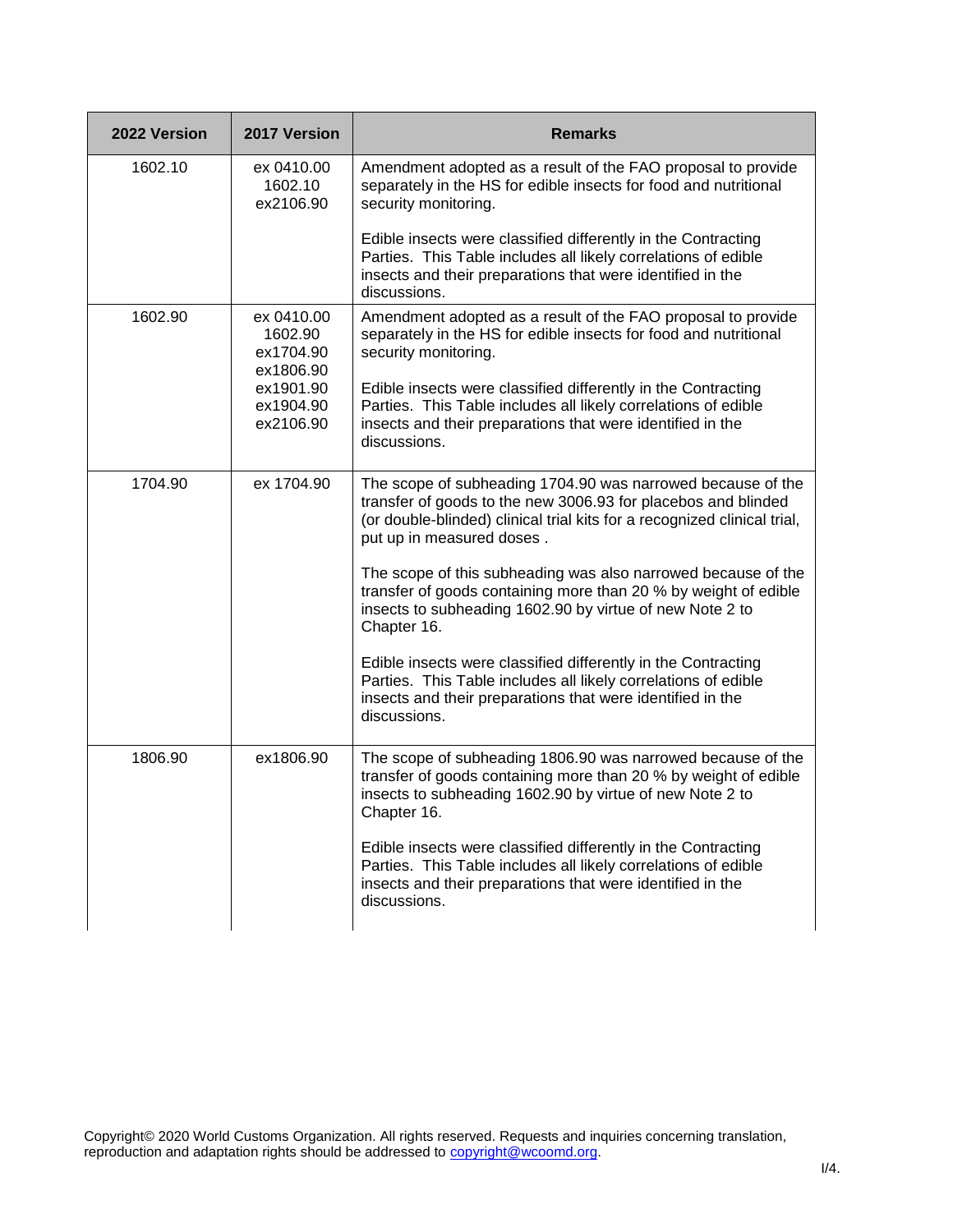| 2022 Version | 2017 Version | <b>Remarks</b>                                                                                                                                                                                                                          |
|--------------|--------------|-----------------------------------------------------------------------------------------------------------------------------------------------------------------------------------------------------------------------------------------|
| 1901.90      | ex 1901.90   | Reduction of the scope of subheading 1901.90 as a result of the<br>transfer to new subheading 0403.20 of yogurt containing added<br>spices, coffee or coffee extracts, plants, parts of plants, cereals<br>or bakers' wares.            |
|              |              | The scope of this subheading was also narrowed because of the<br>transfer of goods containing more than 20 % by weight of edible<br>insects to subheading 1602.90 by virtue of new Note 2 to<br>Chapter 16.                             |
|              |              | Edible insects were classified differently in the Contracting<br>Parties. This Table includes all likely correlations of edible<br>insects and their preparations that were identified in the<br>discussions.                           |
| 1904.90      | ex1904.90    | The scope of subheading 1904,90 was also narrowed because<br>of the transfer of goods containing more than 20 % by weight of<br>edible insects to subheading 1602.90 by virtue of new Note 2 to<br>Chapter 16.                          |
|              |              | Edible insects were classified differently in the Contracting<br>Parties. This Table includes all likely correlations of edible<br>insects and their preparations that were identified in the<br>discussions.                           |
| 2106.90      | ex 2106.90   | Reduction of the scope of subheading 2106.90 as a result of the<br>transfer to new heading 24.04 of products containing nicotine<br>and intended to assist tobacco use cessation.                                                       |
|              |              | The scope of this subheading was also narrowed because of the<br>transfer of goods to the new 3006.93 for placebos and blinded<br>(or double-blinded) clinical trial kits for a recognized clinical trial,<br>put up in measured doses. |
|              |              | The scope of this subheading was also narrowed because of the<br>transfer of goods containing more than 20 % by weight of edible<br>insects to subheading 1602.90 by virtue of new Note 2 to<br>Chapter 16.                             |
|              |              | Edible insects were classified differently in the Contracting<br>Parties. This Table includes all likely correlations of edible<br>insects and their preparations that were identified in the<br>discussions.                           |
| 2202.99      | ex 2202.99   | The scope of this subheading was also narrowed because of the<br>transfer of goods to the new 3006.93 for placebos and blinded<br>(or double-blinded) clinical trial kits for a recognized clinical trial,<br>put up in measured doses. |
| 2403.91      | ex 2403.91   | Reduction of the scope of subheading 2403.91 as a result of the<br>transfer to new heading 24.04 of reconstituted tobacco products<br>intended for inhalation without combustion.                                                       |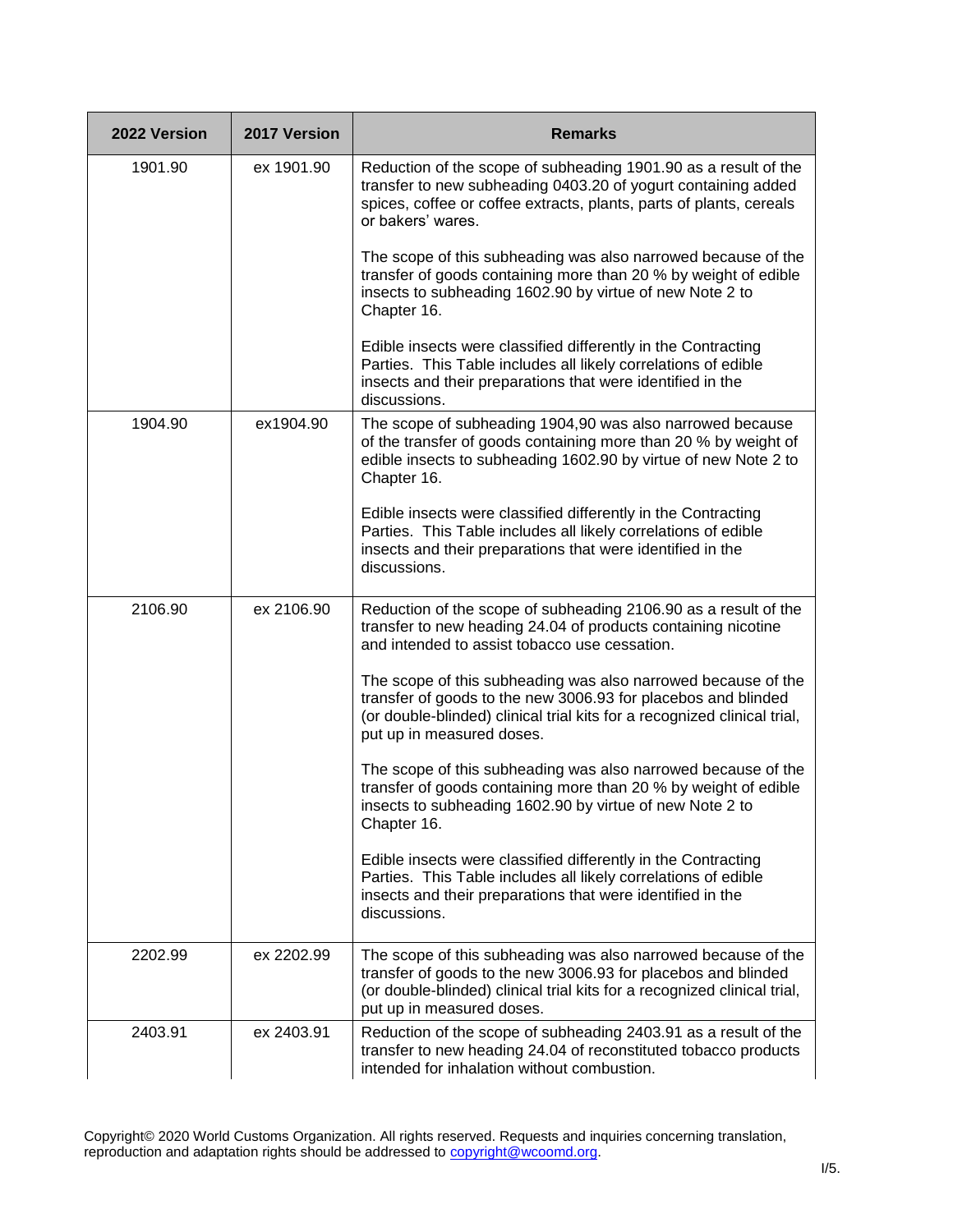| 2022 Version | 2017 Version             | <b>Remarks</b>                                                                                                                                                                                                                                             |
|--------------|--------------------------|------------------------------------------------------------------------------------------------------------------------------------------------------------------------------------------------------------------------------------------------------------|
| 2403.99      | ex 2403.99               | Reduction of the scope of subheading 2403.99 as a result of the<br>transfer to new heading 24.04 of products containing tobacco or<br>tobacco substitutes and intended for inhalation without<br>combustion.                                               |
| 2404.11      | ex 2403.91<br>ex 2403.99 | Creation of new subheading 2404.11 to provide separately for<br>products containing tobacco or reconstituted tobacco and<br>intended for inhalation without combustion, as defined in new<br>Note 3 to Chapter 24.                                         |
| 2404.12      | ex 3824.99               | Creation of new subheading 2404.12 to provide separately for<br>products containing nicotine and intended for inhalation without<br>combustion, as defined in new Note 3 to Chapter 24.                                                                    |
| 2404.19      | ex 2403.99<br>ex 3824.99 | Creation of new subheading 2404.19 to provide separately for<br>products containing tobacco or nicotine substitutes and intended<br>for inhalation without combustion, as defined in new Note 3 to<br>Chapter 24.                                          |
| 2404.91      | ex 2106.90               | Creation of new subheading 2404.91 to provide separately for<br>products for oral application containing nicotine and intended to<br>assist tobacco use cessation.                                                                                         |
| 2404.92      | ex 3824.99               | Creation of new subheading 2404.92 to provide separately for<br>products for transdermal application containing nicotine and<br>intended to assist tobacco use cessation.                                                                                  |
| 2404.99      | ex 3824.99               | Creation of new subheading 2404.99 to provide separately for<br>products for application otherwise than orally or transdermally<br>(for example, inhalers, nose drops or injections), containing<br>nicotine and intended to assist tobacco use cessation. |
| 2844.41      | ex2844.40                | Subheading 2844.40 has been subdivided to create new<br>subheadings 2844.41 to 2844.44 to facilitate the monitoring and                                                                                                                                    |
| 2844.42      | ex2844.40                | control of dual use items containing certain radioactive elements<br>and isotopes.                                                                                                                                                                         |
| 2844.43      | ex2844.40                |                                                                                                                                                                                                                                                            |
| 2844.44      | ex2844.40                |                                                                                                                                                                                                                                                            |
| 2845.20      | ex2845.90                | Subheading 2845.90 has been subdivided to create new<br>subheadings 2845.20 to 2845.40 to facilitate the monitoring and                                                                                                                                    |
| 2845.30      | ex2845.90                | control of dual use items containing certain isotopes.                                                                                                                                                                                                     |
| 2845.40      | ex2845.90                |                                                                                                                                                                                                                                                            |
| 2845.90      | ex2845.90                |                                                                                                                                                                                                                                                            |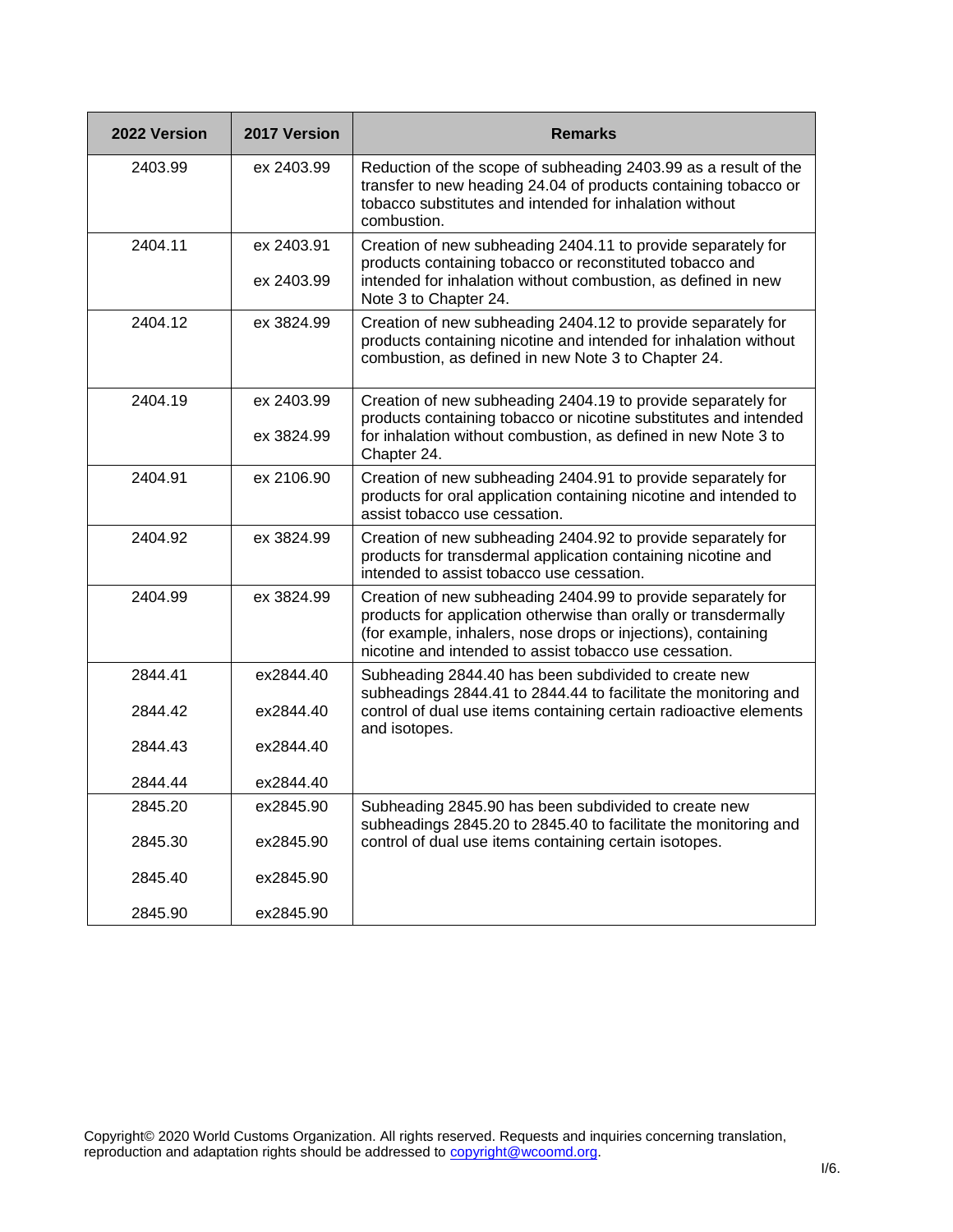| 2022 Version | 2017 Version         | <b>Remarks</b>                                                                                                                                                                                                                                                              |
|--------------|----------------------|-----------------------------------------------------------------------------------------------------------------------------------------------------------------------------------------------------------------------------------------------------------------------------|
| 2903.41      | ex2903.39            | Subheadings 2903.31 and 2903.39 have been deleted and<br>substituted by new subheadings 2903.41 to 2903.69 to facilitate                                                                                                                                                    |
| 2903.42      | ex2903.39            | the monitoring and control of substances controlled by virtue of<br>the Kigali Amendments to the Montreal Protocol that deplete the                                                                                                                                         |
| 2903.43      | ex2903.39            | ozone layer.                                                                                                                                                                                                                                                                |
| 2903.44      | ex2903.39            |                                                                                                                                                                                                                                                                             |
| 2903.45      | ex2903.39            |                                                                                                                                                                                                                                                                             |
| 2903.46      | ex2903.39            |                                                                                                                                                                                                                                                                             |
| 2903.47      | ex2903.39            |                                                                                                                                                                                                                                                                             |
| 2903.48      | ex2903.39            |                                                                                                                                                                                                                                                                             |
| 2903.49      | ex2903.39            |                                                                                                                                                                                                                                                                             |
| 2903.51      | ex2903.39            |                                                                                                                                                                                                                                                                             |
| 2903.59      | ex2903.39            |                                                                                                                                                                                                                                                                             |
| 2903.61      | ex2903.39            |                                                                                                                                                                                                                                                                             |
| 2903.62      | 2903.31              |                                                                                                                                                                                                                                                                             |
| 2903.69      | ex2903.39            |                                                                                                                                                                                                                                                                             |
| 2909.60      | 2909.60<br>ex2911.00 | Amendments of the last paragraph of Note 4 to Chapter 29 and<br>heading 29.09 to clarify almost all organic peroxides in heading<br>29.09 entails the transfer of acetal and hemiacetal peroxides<br>from heading 29.11 (2911.00) to heading 29.09 (subheading<br>2909.60). |
| 2911.00      | ex2911.00            | See the remarks of heading 29.09                                                                                                                                                                                                                                            |
| 2930.10      | ex2930.90            | Creation of new subheading 2930.10 for 2-(N,N-Dimethlyamino)<br>ethanethiol to facilitate the monitoring and control of substances                                                                                                                                          |
| 2930.90      | ex2930.90            | controlled under the Chemical Weapon Convention.                                                                                                                                                                                                                            |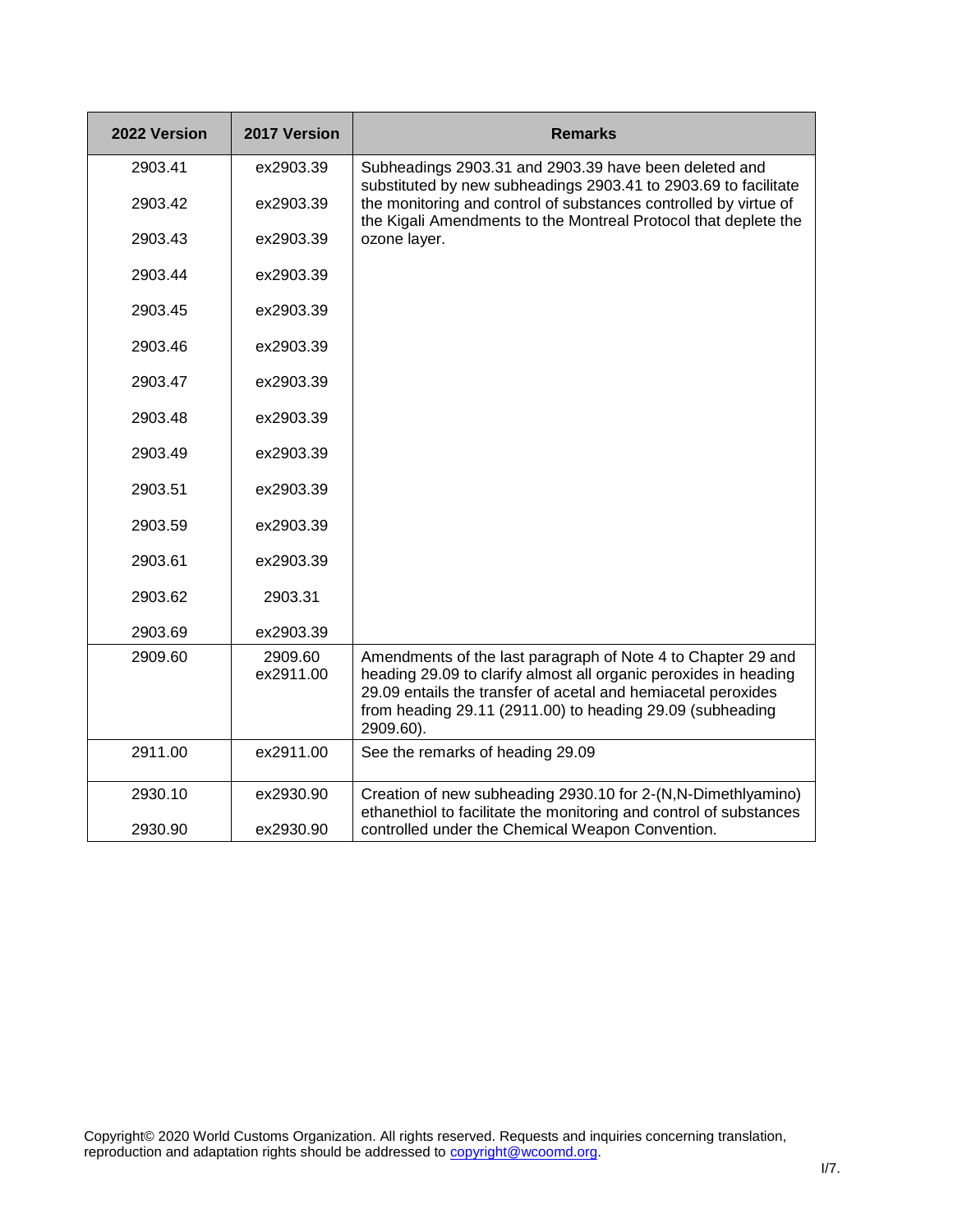| 2022 Version | 2017 Version                    | <b>Remarks</b>                                                                                                                                                                          |
|--------------|---------------------------------|-----------------------------------------------------------------------------------------------------------------------------------------------------------------------------------------|
| 2931.41      | 2931.31                         | Subheadings 2931.31 to 2931.39 have been deleted and                                                                                                                                    |
| 2931.42      | 2931.32                         | substituted by new subheadings 2931.41 to 2931.49,<br>subheadings 2931.51 to 2931.53 and subheading 2931.59 to<br>facilitate the monitoring and control of substances controlled        |
| 2931.43      | 2931.33                         | under the Chemical Weapon Convention.                                                                                                                                                   |
| 2931.44      | ex2931.39                       | At the same time, new subheading 2931.54 has been created<br>for trichlorfon (ISO) to facilitate the monitoring and control of                                                          |
| 2931.45      | 2931.38                         | substance controlled under the Rotterdam Convention.                                                                                                                                    |
| 2931.46      | 2931.35                         |                                                                                                                                                                                         |
| 2931.47      | 2931.36                         |                                                                                                                                                                                         |
| 2931.48      | ex2931.39                       |                                                                                                                                                                                         |
| 2931.49      | 2931.34<br>2931.37<br>ex2931.39 |                                                                                                                                                                                         |
| 2931.51      | ex2931.39                       |                                                                                                                                                                                         |
| 2931.52      | ex2931.39                       |                                                                                                                                                                                         |
| 2931.53      | ex2931.39                       |                                                                                                                                                                                         |
| 2931.54      | ex2931.39                       |                                                                                                                                                                                         |
| 2931.59      | ex2931.39                       |                                                                                                                                                                                         |
| 2932.96      | ex2932.99                       | New subheading 2932.96 has been created for carbofuran (ISO)<br>to facilitate the monitoring and control of substance controlled                                                        |
| 2932.99      | ex2932.99                       | under the Rotterdam Convention.                                                                                                                                                         |
| 2933.33      | 2933.33<br>ex2933.39            | Expansion of the scope of subheading 2933.33 to include<br>cartentanil (INN) and remifentanil (INN) and creation of new<br>subheadings 2933.34, 2933.36 and 2933.37 for other fentanyls |
| 2933.34      | ex2933.39                       | and their derivatives as well as two fentanyls precursors, to<br>facilitate the monitoring and control of substances controlled                                                         |
| 2933.35      | ex2933.39                       | under the Schedules of the United Nations Single Convention on<br>Narcotic Drugs, 1961.                                                                                                 |
| 2933.36      | ex2933.39                       | At the same time, creation of new subheading 2933.35 for 3-                                                                                                                             |
| 2933.37      | ex2933.39                       | quinuclidinol to facilitate the monitoring and control of substance<br>controlled under the Chemical Weapon Convention.                                                                 |
| 2933.39      | ex2933.39                       |                                                                                                                                                                                         |
| 2934.92      | ex2934.99                       | Creation of new subheading 2934.92 for other fentanyls and<br>their derivatives to facilitate the monitoring and control of                                                             |
| 2934.99      | ex2934.99                       | substances controlled under the Schedules of the United<br>Nations Single Convention on Narcotic Drugs, 1961.                                                                           |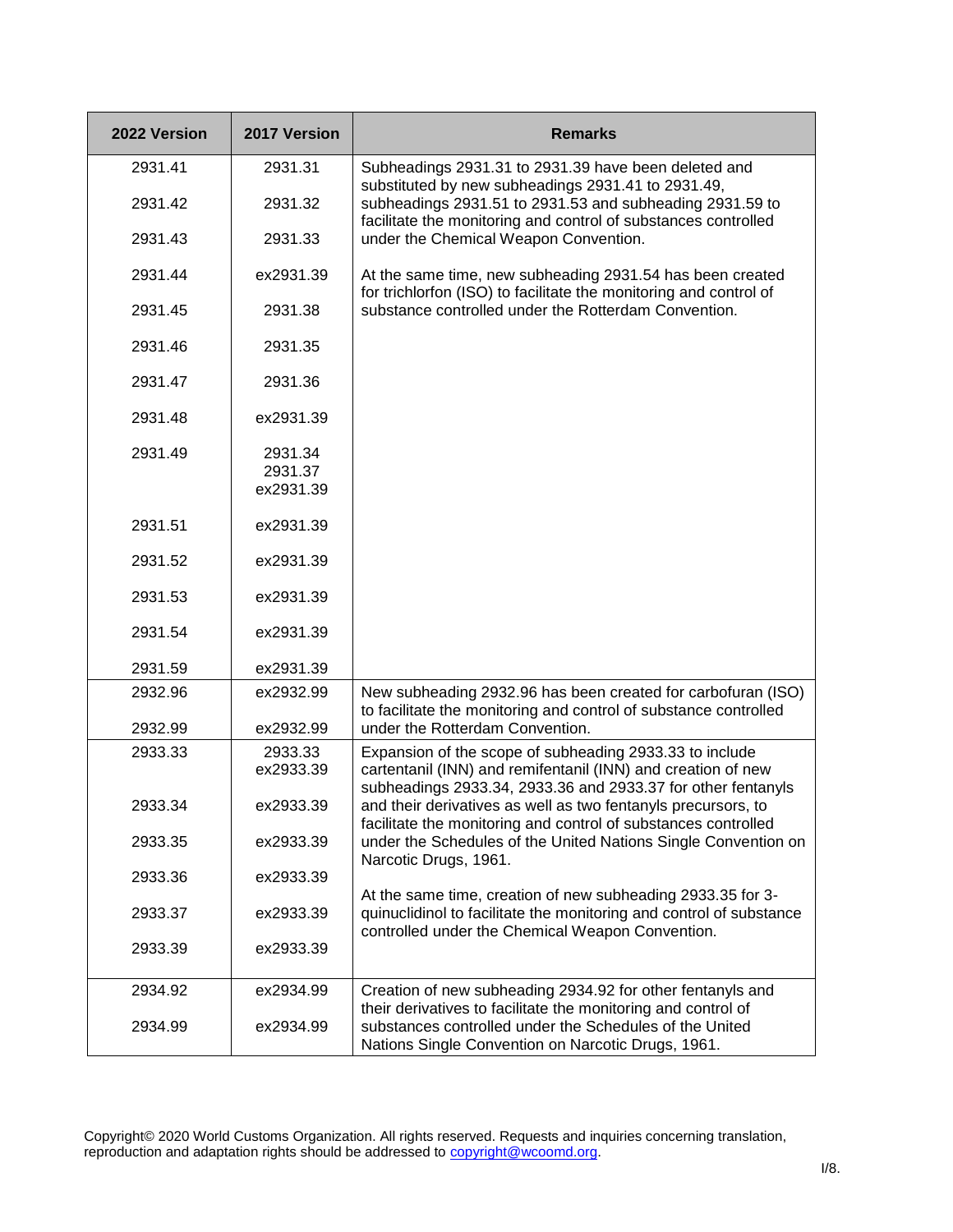| 2022 Version | 2017 Version                                                                                                   | <b>Remarks</b>                                                                                                                                                                                                                                                                                                                                                                                                                                                                                                                                            |
|--------------|----------------------------------------------------------------------------------------------------------------|-----------------------------------------------------------------------------------------------------------------------------------------------------------------------------------------------------------------------------------------------------------------------------------------------------------------------------------------------------------------------------------------------------------------------------------------------------------------------------------------------------------------------------------------------------------|
| 2939.45      | ex2939.71                                                                                                      | Expansion of the scope of subheading 2939.4 to include                                                                                                                                                                                                                                                                                                                                                                                                                                                                                                    |
| 2939.49      | 2939.49                                                                                                        | derivatives of alkaloids of ephedra to be in line with the current<br>classification of other derivatives in heading 29.39 entails the                                                                                                                                                                                                                                                                                                                                                                                                                    |
|              | ex2939.71                                                                                                      | transfer of derivatives of alkaloids of ephedra from subheading                                                                                                                                                                                                                                                                                                                                                                                                                                                                                           |
|              | ex2939.79                                                                                                      | 2939.71 to new subheading 2939.45 and from subheadings<br>2939.71 and 2939.79 to subheading 2939.49.                                                                                                                                                                                                                                                                                                                                                                                                                                                      |
| 2939.72      | ex2939.71                                                                                                      |                                                                                                                                                                                                                                                                                                                                                                                                                                                                                                                                                           |
| 2939.79      | ex2939.79                                                                                                      |                                                                                                                                                                                                                                                                                                                                                                                                                                                                                                                                                           |
| 3002.13      | ex3002.13                                                                                                      | See the remarks of heading 38.22                                                                                                                                                                                                                                                                                                                                                                                                                                                                                                                          |
| 3002.14      | ex3002.14                                                                                                      | See the remarks of heading 38.22                                                                                                                                                                                                                                                                                                                                                                                                                                                                                                                          |
| 3002.15      | ex3002.15                                                                                                      | See the remarks of heading 38.22                                                                                                                                                                                                                                                                                                                                                                                                                                                                                                                          |
|              | (3002.19)                                                                                                      | This subheading was considered by the HS Committee as<br>empty and therefore was deleted.                                                                                                                                                                                                                                                                                                                                                                                                                                                                 |
| 3002.41      | 3002.20                                                                                                        | Subheadings 3002.20 and 3002.30 have been deleted and<br>substituted by new subheadings 3002.41, 3002.42 and 3002.49                                                                                                                                                                                                                                                                                                                                                                                                                                      |
| 3002.42      | 3002.30                                                                                                        | to facilitate the monitoring and control of certain dual use items<br>covered under new subheading 3002.49 (e.g., toxins and similar                                                                                                                                                                                                                                                                                                                                                                                                                      |
| 3002.49      | ex3002.90                                                                                                      | products).                                                                                                                                                                                                                                                                                                                                                                                                                                                                                                                                                |
|              |                                                                                                                | At the same time, new subheadings 3002.51 and 3002.59 have<br>been created to clarify the classification of cell cultures, including                                                                                                                                                                                                                                                                                                                                                                                                                      |
| 3002.51      | ex3002.90                                                                                                      | cell therapy products.                                                                                                                                                                                                                                                                                                                                                                                                                                                                                                                                    |
| 3002.59      | ex3002.90                                                                                                      |                                                                                                                                                                                                                                                                                                                                                                                                                                                                                                                                                           |
| 3002.90      | ex3002.90                                                                                                      |                                                                                                                                                                                                                                                                                                                                                                                                                                                                                                                                                           |
| 3006.93      | ex1704.90,<br>ex2106.90,<br>ex2202.99,<br>applicable<br>subheadings<br>of heading<br>ex30.04, and<br>ex3824.99 | Creation of new subheading 3006.93 for placebos and blinded<br>(or double-blinded) clinical trial kits for a recognized clinical trial,<br>put up in measured does entails the transfer of certain products<br>currently covered under subheadings of other headings of the<br>Nomenclature, in particular, but not limited to, headings:<br>17.04, if made of sugar;<br>21.06, if made of starch or other foodstuff;<br>22.02, if in liquid form for oral intake;<br>30.04, if kits containing medicaments; and<br>38.24, if containing other chemicals. |
| 3204.18      | ex3204.19                                                                                                      | Creation of new subheading 3204.18 for carotenoid colouring<br>matters and preparations based thereon entails the transfer of                                                                                                                                                                                                                                                                                                                                                                                                                             |
| 3204.19      | ex3204.19                                                                                                      | products from subheading 3204.19 to new subheading 3204.18<br>in relation to the previous Classification Opinion 3204.19/1.                                                                                                                                                                                                                                                                                                                                                                                                                               |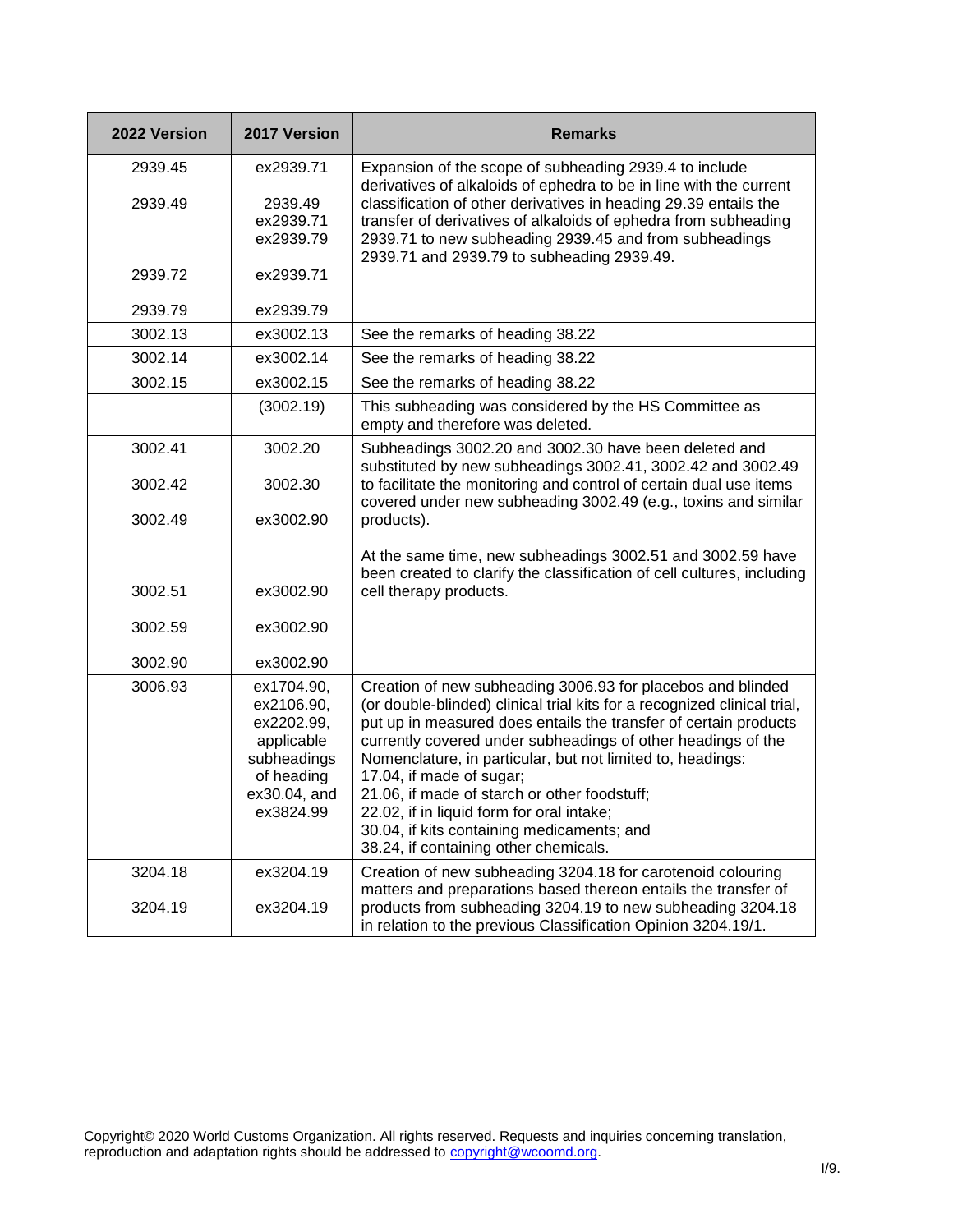| 2022 Version | 2017 Version                                                             | <b>Remarks</b>                                                                                                                                                                                                                                                                                                                                 |
|--------------|--------------------------------------------------------------------------|------------------------------------------------------------------------------------------------------------------------------------------------------------------------------------------------------------------------------------------------------------------------------------------------------------------------------------------------|
| 3402.31      | ex3402.11                                                                | Subheadings 3402.11 to 3402.19 and 3402.20 have been                                                                                                                                                                                                                                                                                           |
| 3402.39      | ex3402.11                                                                | deleted and substituted by new subheadings 3402.31 to 3402.50<br>to provide separately for linear alkylbenzene sulphonic acids and<br>their salts.                                                                                                                                                                                             |
| 3402.41      | 3402.12                                                                  |                                                                                                                                                                                                                                                                                                                                                |
| 3402.42      | 3402.13                                                                  |                                                                                                                                                                                                                                                                                                                                                |
| 3402.49      | 3402.19                                                                  |                                                                                                                                                                                                                                                                                                                                                |
| 3402.50      | 3402.20                                                                  |                                                                                                                                                                                                                                                                                                                                                |
| 3603.10      | ex3603.00                                                                | Creation of new subheadings 3603.10 to 3603.60 to facilitate the                                                                                                                                                                                                                                                                               |
| 3603.20      | ex3603.00                                                                | monitoring and control of goods required for the production and<br>use of Improvised Explosive Devices.                                                                                                                                                                                                                                        |
| 3603.30      | ex3603.00                                                                |                                                                                                                                                                                                                                                                                                                                                |
| 3603.40      | ex3603.00                                                                |                                                                                                                                                                                                                                                                                                                                                |
| 3603.50      | ex3603.00                                                                |                                                                                                                                                                                                                                                                                                                                                |
| 3603.60      | ex3603.00                                                                |                                                                                                                                                                                                                                                                                                                                                |
| 3808.59      | 3808.59<br>ex3808.91<br>ex3808.92<br>ex3808.93<br>ex3808.94<br>ex3808.99 | Amendment of Subheading Note 1 to Chapter 38 by added<br>carbofuran (ISO) and trichlorfon (ISO) expands the scope of<br>subheading 3808.59 to facilitate the monitoring and control of<br>substances controlled under the Rotterdam Convention.                                                                                                |
| 3808.91      | ex3808.91                                                                |                                                                                                                                                                                                                                                                                                                                                |
| 3808.92      | ex3808.92                                                                |                                                                                                                                                                                                                                                                                                                                                |
| 3808.93      | ex3808.93                                                                |                                                                                                                                                                                                                                                                                                                                                |
| 3808.94      | ex3808.94                                                                |                                                                                                                                                                                                                                                                                                                                                |
| 3808.99      | ex3808.99                                                                |                                                                                                                                                                                                                                                                                                                                                |
| 3816.00      | 2518.30<br>3816.00                                                       | Creation of new exclusion Note 2 (e) to Chapter 25, amendment<br>of heading 25.18, deletion of subheading 2518.30 and<br>expansion of the scope of heading 38.16 to transfer dolomite<br>ramming mix from heading 25.18 (subheading 2518.30) to<br>heading 38.16 (3816.00) to classify all refractory raw materials<br>under the same heading. |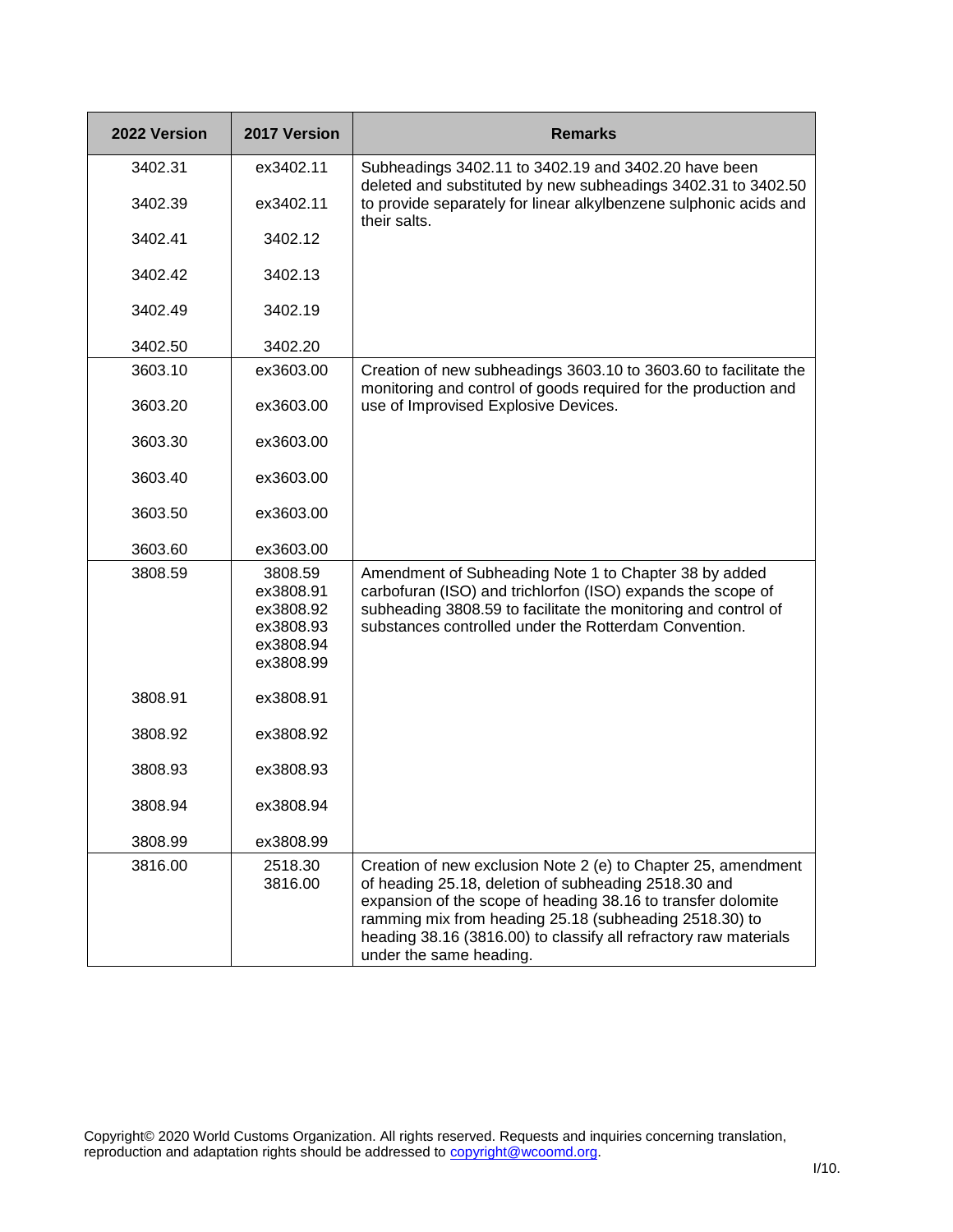| 2022 Version | 2017 Version                                     | <b>Remarks</b>                                                                                                                                                                                                                                                                                                                                                                                                                                                                                                                                                                                                                                                                                                                                                                                         |
|--------------|--------------------------------------------------|--------------------------------------------------------------------------------------------------------------------------------------------------------------------------------------------------------------------------------------------------------------------------------------------------------------------------------------------------------------------------------------------------------------------------------------------------------------------------------------------------------------------------------------------------------------------------------------------------------------------------------------------------------------------------------------------------------------------------------------------------------------------------------------------------------|
| 3822.11      | 3002.11<br>ex3002.13<br>ex3002.14<br>ex3002.15   | Creation of new exclusion Note 1 (ij) to Chapter 30 and new<br>subheadings 3822.11, 3822.12 and 3822.19 entail the transfer<br>of diagnostic reagents and kits (including malaria diagnostic kits)<br>from subheadings 3002.11, 3002.13, 3002.14 and 3002.15 to<br>new subheadings 3822.11, 3822.12 and 3822.19.                                                                                                                                                                                                                                                                                                                                                                                                                                                                                       |
| 3822.12      | ex3002.13<br>ex3002.14<br>ex3002.15<br>ex3822.00 | At the same time, deletion and substitution of Note 4 (e) to<br>Chapter 30 and creation of new subheading 3822.13 entail the<br>transfer of blood grouping reagents from subheading 3006.20 to<br>new subheading 3822.13.                                                                                                                                                                                                                                                                                                                                                                                                                                                                                                                                                                              |
| 3822.13      | 3006.20                                          |                                                                                                                                                                                                                                                                                                                                                                                                                                                                                                                                                                                                                                                                                                                                                                                                        |
| 3822.19      | ex3002.13<br>ex3002.14<br>ex3002.15<br>ex3822.00 |                                                                                                                                                                                                                                                                                                                                                                                                                                                                                                                                                                                                                                                                                                                                                                                                        |
| 3822.90      | ex3822.00                                        |                                                                                                                                                                                                                                                                                                                                                                                                                                                                                                                                                                                                                                                                                                                                                                                                        |
| 3824.89      | ex3824.99                                        | Creation of new subheading 3824.89 for products containing<br>short-chain chlorinated paraffins to facilitate the monitoring and                                                                                                                                                                                                                                                                                                                                                                                                                                                                                                                                                                                                                                                                       |
| 3824.92      | ex3824.99                                        | control of substances controlled under the Rotterdam<br>Convention.                                                                                                                                                                                                                                                                                                                                                                                                                                                                                                                                                                                                                                                                                                                                    |
| 3824.99      | ex3824.99                                        | At the same time, creation of new subheading 3824.92 for<br>polyglycol esters of methylphosphonic acid to facilitate the<br>monitoring and control of substances controlled under the<br>Chemical Weapon Convention.<br>Reduction of the scope of subheading 3824.99 as a result of the<br>transfer to new subheadings 2404.12, 2404.19, 2404.92 and<br>2404.99 of products containing nicotine and intended for<br>inhalation without combustion, and of other nicotine containing<br>products intended for the intake of nicotine into the human body.<br>The scope of subheading 3824.99 was also narrowed because<br>of the transfer of goods to the new 3006.93 for placebos and<br>blinded (or double-blinded) clinical trial kits for a recognized<br>clinical trial, put up in measured doses. |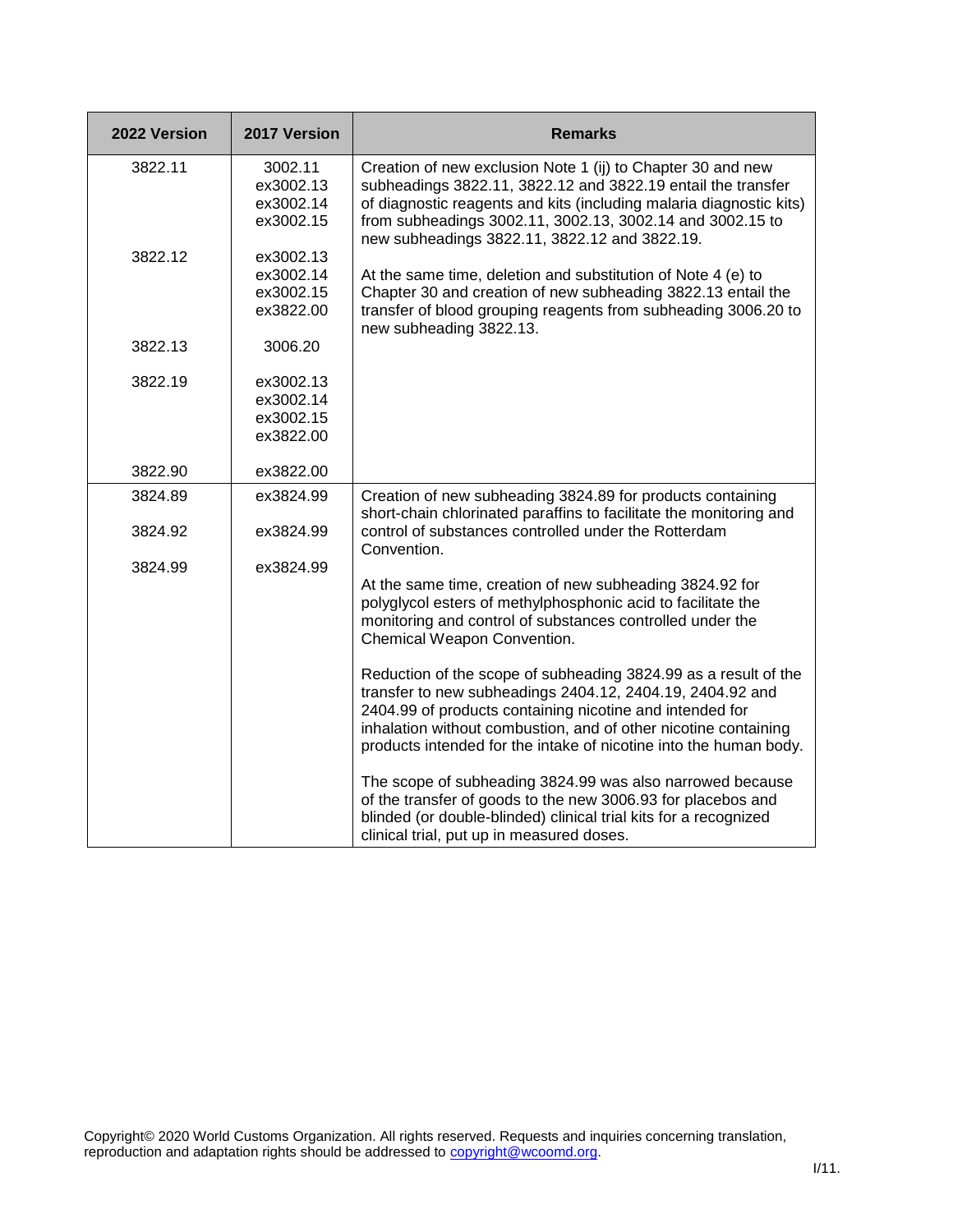| 2022 Version | 2017 Version         | <b>Remarks</b>                                                                                                                                                                             |
|--------------|----------------------|--------------------------------------------------------------------------------------------------------------------------------------------------------------------------------------------|
| 3827.11      | 3824.71              | Creation of new Note 4 to Section VI and new heading 38.27                                                                                                                                 |
| 3827.12      | 3824.73              | and deletion of subheading 3824.7 entail the transfer of the<br>products of mixtures containing halogenated derivatives of                                                                 |
| 3827.13      | 3824.75              | methane, ethane and propane from subheading 3824.7 to new<br>heading 38.27, to facilitate the monitoring and control of<br>substances controlled by virtue of the Kigali Amendments to the |
| 3827.14      | 3824.76              | Montreal Protocol that deplete the ozone layer.                                                                                                                                            |
| 3827.20      | 3824.72              |                                                                                                                                                                                            |
| 3827.31      | ex3824.74            |                                                                                                                                                                                            |
| 3827.32      | ex3824.74            |                                                                                                                                                                                            |
| 3827.39      | ex3824.74            |                                                                                                                                                                                            |
| 3827.40      | 3824.77              |                                                                                                                                                                                            |
| 3827.51      | ex3824.78            |                                                                                                                                                                                            |
| 3827.59      | ex3824.78            |                                                                                                                                                                                            |
| 3827.61      | ex3824.78            |                                                                                                                                                                                            |
| 3827.62      | ex3824.78            |                                                                                                                                                                                            |
| 3827.63      | ex3824.78            |                                                                                                                                                                                            |
| 3827.64      | ex3824.78            |                                                                                                                                                                                            |
| 3827.65      | ex3824.78            |                                                                                                                                                                                            |
| 3827.68      | ex3824.78            |                                                                                                                                                                                            |
| 3827.69      | ex3824.78            |                                                                                                                                                                                            |
| 3827.90      | 3824.79              |                                                                                                                                                                                            |
| 3907.21      | ex3907.20            | Subheading 3907.20 has been subdivided to create new<br>subheading 3920.21 for bis(polyoxyethylene)                                                                                        |
| 3907.29      | ex3907.20            | methylphosphonate to facilitate the monitoring and control of<br>substances controlled under the Chemical Weapon Convention.                                                               |
| 3911.20      | ex3911.90            | Creation of new subheading 3911.20 for Poly(1,3-phenylene                                                                                                                                  |
| 3911.90      | ex3911.90            | methylphosphonate) to facilitate the monitoring and control of<br>substances controlled under the Chemical Weapon Convention.                                                              |
| 4015.12      | 4015.11<br>ex4015.19 | Subheading 4015.11 has been redrafted and renumbered to<br>cover medical, surgical, dental or veterinary gloves.                                                                           |
| 4015.19      | ex4015.19            |                                                                                                                                                                                            |
| 4401.32      | ex4401.39            | Creation of new subheading 4401.32 for wood briquettes.                                                                                                                                    |
| 4401.39      | ex4401.39            |                                                                                                                                                                                            |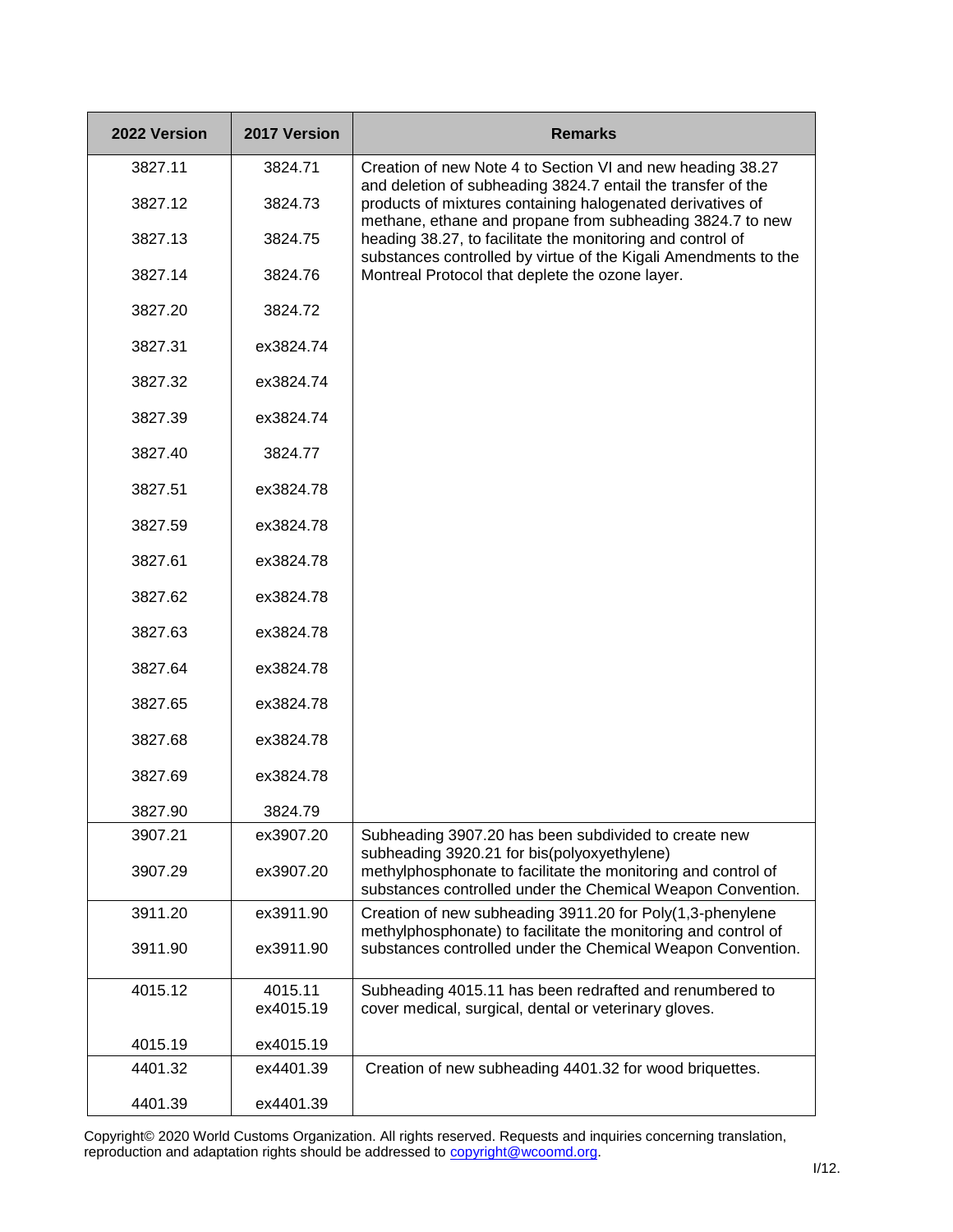| 2022 Version | 2017 Version         | <b>Remarks</b>                                                                                                                                                                   |
|--------------|----------------------|----------------------------------------------------------------------------------------------------------------------------------------------------------------------------------|
| 4401.41      | ex4401.40            | Creation of new subheadings 4401.41 and 4401.49 for sawdust<br>and other waste and scrap, respectively.                                                                          |
| 4401.49      | ex4401.40            |                                                                                                                                                                                  |
| 4402.20      | ex4402.90            | Creation of new subheading 4402.20 for wood charcoal of shell<br>or nut.                                                                                                         |
| 4402.90      | ex4402.90            |                                                                                                                                                                                  |
| 4403.21      | ex4403.21            | Alignment of the English with the French text of subheading<br>4403.21 to replace the word "any" with "smallest".                                                                |
| 4403.22      | ex4403.21<br>4403.22 | The scope of subheading 4403.22 is enlarged to cover wood<br>with variable cross section dimensions where the piece includes<br>measurements both under 15 cm and 15 cm or more. |
| 4403.23      | ex4403.23            | Alignment of the English with the French text of subheading<br>4403.23 to replace the word "any" with "smallest".                                                                |
| 4403.24      | ex4403.23<br>4403.24 | The scope of subheading 4403.24 is enlarged to cover wood<br>with variable cross section dimensions where the piece includes<br>measurements both under 15 cm and 15 cm or more. |
| 4403.25      | ex4403.25            | Alignment of the English with the French text of subheading<br>4403.25 to replace the word "any" with "smallest".                                                                |
| 4403.26      | ex4403.25<br>4403.26 | The scope of subheading 4403.26 is enlarged to cover wood<br>with variable cross section dimensions where the piece includes<br>measurements both under 15 cm and 15 cm or more. |
| 4403.42      | ex4403.49            | Subheading 4403.49 has been subdivided to create new<br>subheading 4403.42 for Teak.                                                                                             |
| 4403.49      | ex4403.49            |                                                                                                                                                                                  |
| 4403.93      | ex4403.93            | Alignment of the English and with the French the text of<br>subheading 4403.93 to replace the word "any" with "smallest".                                                        |
| 4403.94      | ex4403.93<br>4403.94 | The scope of subheading 4403.94 is enlarged to cover wood<br>with variable cross section dimensions where the piece includes<br>measurements both under 15 cm and 15 cm or more. |
| 4403.95      | ex4403.95            | Alignment of the English with the French of the text of<br>subheading 4403.95 to replace the word "any" with "smallest".                                                         |
| 4403.96      | ex4403.95<br>4403.96 | The scope of subheading 4403.96 is enlarged to cover wood<br>with variable cross section dimensions where the piece includes<br>measurements both under 15 cm and 15 cm or more. |
| 4407.11      | ex4407.11            | Creation of new subheading 4407.13 entails the transfer of<br>products from subheading 4407.11.                                                                                  |
| 4407.12      | ex4407.12            | Creation of new subheadings 4407.13 and 4407.14 entails the<br>transfer of products from subheading 4407.12.                                                                     |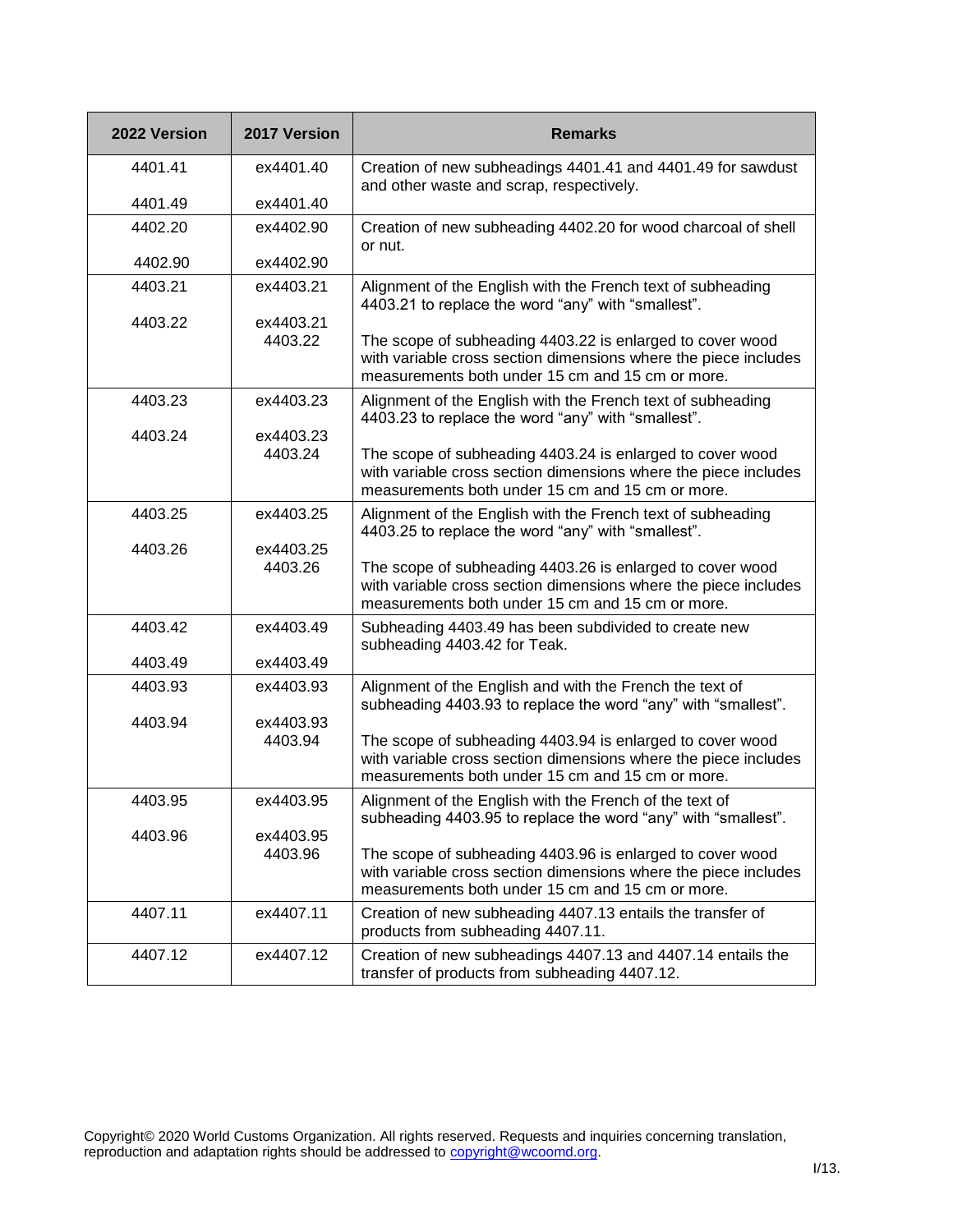| 2022 Version | 2017 Version                        | <b>Remarks</b>                                                                                                                                                                                                          |
|--------------|-------------------------------------|-------------------------------------------------------------------------------------------------------------------------------------------------------------------------------------------------------------------------|
| 4407.13      | ex4407.11<br>ex4407.12<br>ex4407.19 | Subheading 4407.19 has been subdivided to create new<br>subheadings 4407.13 and 4407.14 to specifically provide for<br>mixtures of S-P-F (spruce, pine and fir) and Hem-fir (Western<br>hemlock and fir), respectively. |
| 4407.14      | ex4407.12<br>ex4407.19              |                                                                                                                                                                                                                         |
| 4407.19      | ex4407.19                           |                                                                                                                                                                                                                         |
| 4407.23      | ex4407.29                           | Subheading 4407.29 has been subdivided to create new<br>subheading 4407.23 for Teak.                                                                                                                                    |
| 4407.29      | ex4407.29                           | Amendment adopted as a result of the FAO proposal to enhance<br>the monitoring of the global trade.                                                                                                                     |
| 4412.41      | ex4412.99                           | Subheading 4412.99 has been subdivided to create new                                                                                                                                                                    |
| 4412.42      | ex4412.99                           | subheadings 4412.41, 4412.42 and 4412.49 for laminated<br>veneered lumber (LVL) to include tropical, coniferous and non-<br>coniferous wood.                                                                            |
| 4412.49      | ex4412.99                           | Amendment adopted as a result of the FAO proposal to enhance<br>the monitoring of the global trade.                                                                                                                     |
| 4412.51      | ex4412.94                           | Subheading 4412.94 has been subdivided to create new                                                                                                                                                                    |
| 4412.52      | ex4412.94                           | subheadings 4412.51, 4412.52 and 4412.59 for blockboard,<br>laminboard and battenboard to include tropical, coniferous and<br>non-coniferous wood species.                                                              |
| 4412.59      | ex4412.94                           | Amendment adopted as a result of the FAO proposal to enhance                                                                                                                                                            |
|              |                                     | the monitoring of the global trade.                                                                                                                                                                                     |
| 4412.91      | ex4412.99                           | Subheading 4412.99 has been subdivided to create new<br>subheadings 4412.91 and 4412.92 for other laminated wood to                                                                                                     |
| 4412.92      | ex4412.99                           | include tropical, coniferous and non-coniferous wood species.                                                                                                                                                           |
| 4412.99      | ex4412.99                           | Amendment adopted as a result of the FAO proposal to enhance<br>the monitoring of global trade.                                                                                                                         |
| 4414.10      | ex4414.00                           | Heading 44.14 has been subdivided to create new subheadings<br>4414.10 and 4414.90 to provide separately for certain articles of                                                                                        |
| 4414.90      | ex4414.00                           | tropical wood.                                                                                                                                                                                                          |
|              |                                     | Amendment adopted as a result of the FAO proposal to enhance<br>the data on tropical wood trade.                                                                                                                        |
| 4418.11      | ex4418.10                           | Subheading 4418.10 has been subdivided to create new<br>subheadings 4418.11 and 4418.19 to provide separately for                                                                                                       |
| 4418.19      | ex4418.10                           | certain articles of tropical wood.                                                                                                                                                                                      |
|              |                                     | Amendment adopted as a result of the FAO proposal to enhance<br>the monitoring of global trade.                                                                                                                         |
| 4418.21      | ex4418.20                           | Subheading 4418.20 has been subdivided to create new<br>subheadings 4418.21 and 4418.29 to provide separately for                                                                                                       |
| 4418.29      | ex4418.20                           | certain articles of tropical wood.                                                                                                                                                                                      |
|              |                                     | Amendment adopted as a result of the FAO proposal to enhance<br>the monitoring of global trade.                                                                                                                         |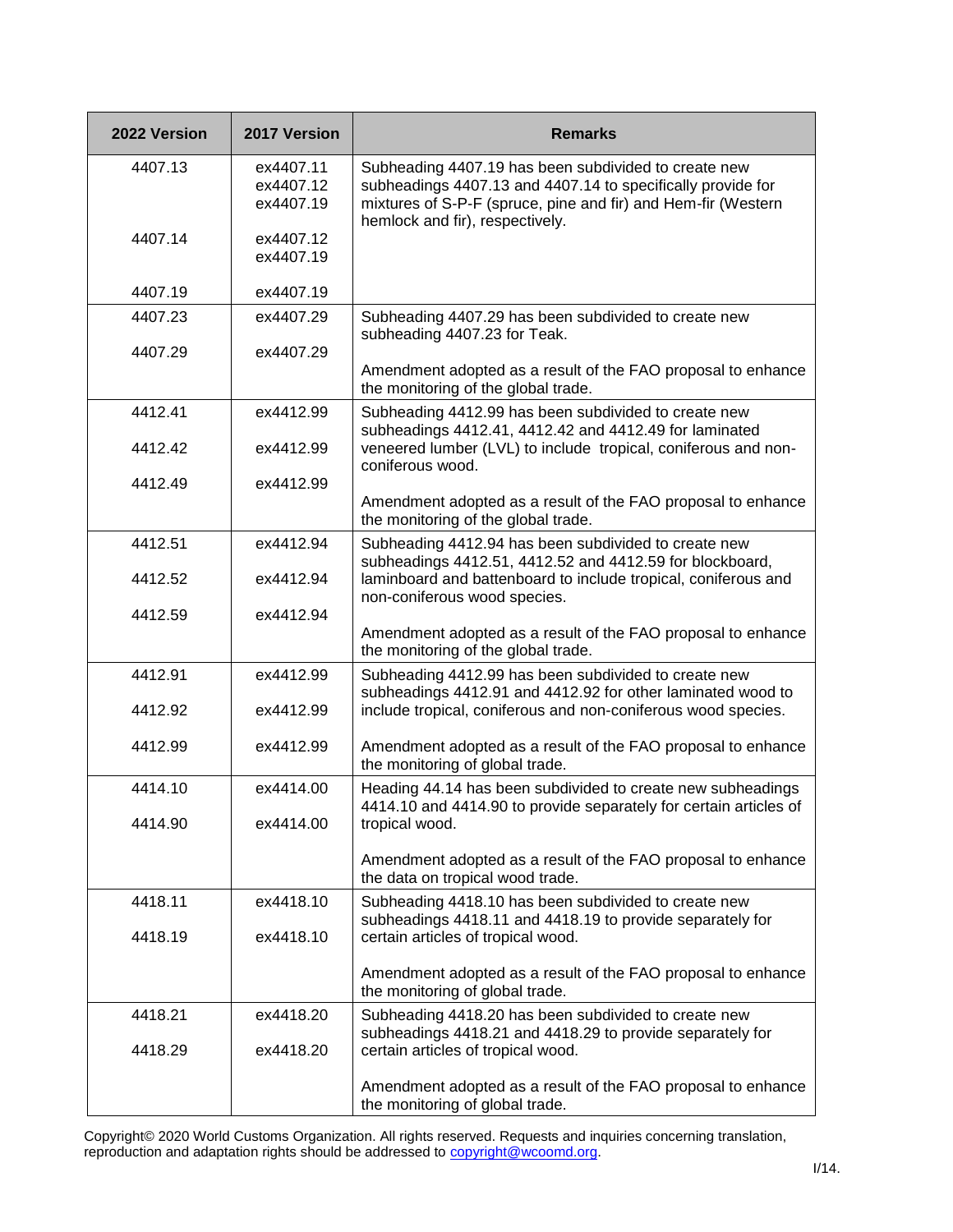| 2022 Version | 2017 Version                        | <b>Remarks</b>                                                                                                                                                                                                                                             |
|--------------|-------------------------------------|------------------------------------------------------------------------------------------------------------------------------------------------------------------------------------------------------------------------------------------------------------|
| 4418.30      | ex4418.60                           | Creation of new subheading 4418.30 to provide for posts and<br>beam. This entail the transfer of products of subheading 4418.60<br>to new subheading 4418.30.                                                                                              |
| 4418.81      | ex4418.60<br>ex4418.91<br>ex4418.99 | Creation of new subheadings 4418.81, 4418.82, 4418.83 and<br>4418.89 to provide separately for engineered structural timber<br>products (glue-laminated timber (glulam), cross-laminated timber<br>(CLT or X-lam) and I beams. Divided based manufacturing |
| 4418.82      | ex4418.60<br>ex4418.91<br>ex4418.99 | process and size.<br>Amendment adopted as a result of the FAO proposal to enhance<br>the monitoring of global trade.                                                                                                                                       |
| 4418.83      | ex4418.60<br>ex4418.91<br>ex4418.99 |                                                                                                                                                                                                                                                            |
| 4418.89      | ex4418.60<br>ex4418.91<br>ex4418.99 |                                                                                                                                                                                                                                                            |
| 4418.91      | ex4418.91                           | The creation of new subheadings 4418.8 entails the transfer of<br>products from subheading 4418.91.                                                                                                                                                        |
|              |                                     | Amendment adopted as a result of the FAO proposal to enhance<br>the monitoring of global trade.                                                                                                                                                            |
| 4418.92      | ex4418.99                           | Subheading 4418.99 has been subdivided to create new<br>subheading 4418.92 to provide separately for cellular wood<br>panels.                                                                                                                              |
|              |                                     | Amendment adopted as a result of the FAO proposal to enhance<br>the monitoring of global trade.                                                                                                                                                            |
| 4418.99      | ex4418.99                           | The creation of new subheadings 4418.8 and 4418.92 entails<br>the transfer of products from subheading 4418.99.                                                                                                                                            |
|              |                                     | Amendment adopted as a result of the FAO proposal to enhance<br>the monitoring of global trade.                                                                                                                                                            |
| 4419.20      | ex4419.90                           | Subheading 4419.90 has been subdivided to create new<br>subheading 4419.20 to provide separately for certain articles of                                                                                                                                   |
| 4419.90      | ex4419.90                           | tropical wood.                                                                                                                                                                                                                                             |
|              |                                     | Amendment adopted as a result of the FAO proposal to enhance<br>the monitoring of global trade.                                                                                                                                                            |
| 4420.11      | ex4420.10                           | Subheading 4420.10 has been subdivided to create new<br>subheadings 4420.11 and 4420.19 to provide separately for                                                                                                                                          |
| 4420.19      | ex4420.10                           | certain articles of tropical wood.                                                                                                                                                                                                                         |
|              |                                     | Amendment adopted as a result of the FAO proposal to enhance<br>the monitoring of global trade.                                                                                                                                                            |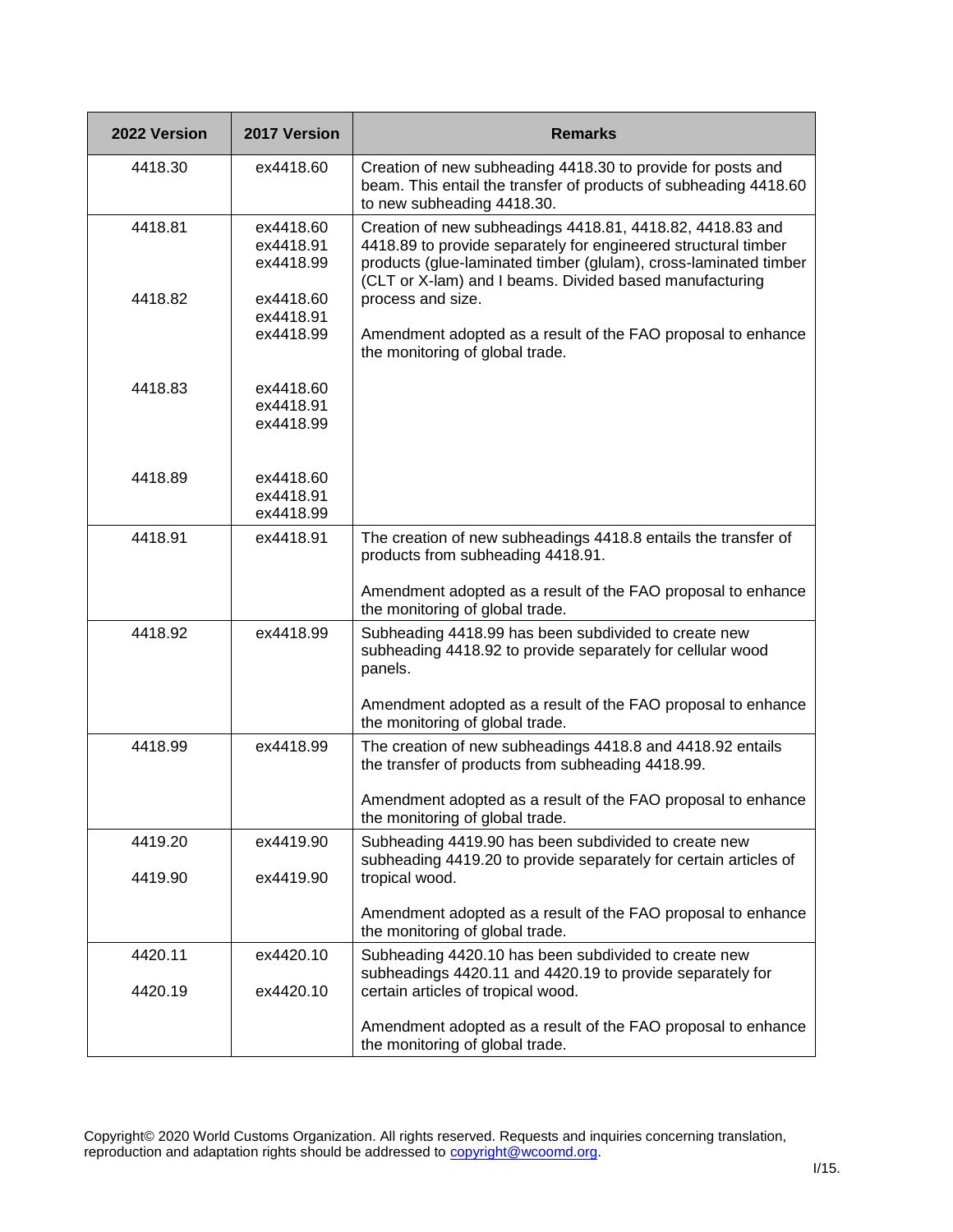| 2022 Version | 2017 Version                                                | <b>Remarks</b>                                                                                                                                                                     |
|--------------|-------------------------------------------------------------|------------------------------------------------------------------------------------------------------------------------------------------------------------------------------------|
| 4421.20      | ex4421.91<br>ex4421.99                                      | New subheading 4421.20 has been created to provide<br>separately for coffins.                                                                                                      |
| 4421.91      | ex4421.91                                                   | This entails the transfer of products from subheadings 4421.91<br>and 4421.99.                                                                                                     |
| 4421.99      | ex4421.99                                                   | Amendment adopted as a result of the FAO proposal to enhance<br>the monitoring of global trade.                                                                                    |
| 4905.20      | 4905.91                                                     | Heading 49.05 has been restructured following the deletion of<br>subheading 4905.10 due to low volume of trade.                                                                    |
| 4905.90      | 4905.10<br>4905.99                                          | Subheadings 4905.91 and 4905.99 have been renamed<br>4905.20 and 4905.90 respectively.                                                                                             |
|              |                                                             | At the same time, the deletion of subheading 4905.10 entails the<br>transfer of the products of this subheading to subheading<br>4905.90 and amending the scope of the subheading. |
| 5501.11      | ex5501.10                                                   | Subheading 5501.10 has been subdivided to provide separately<br>for filament tow of aramid, to facilitate the monitoring and control                                               |
| 5501.19      | ex5501.10                                                   | of dual use items.                                                                                                                                                                 |
| 5703.21      | ex5703.20                                                   | Creation of new subheadings 5703.21 and 5703.31 to provide<br>separately for turf.                                                                                                 |
| 5703.29      | ex5703.20                                                   |                                                                                                                                                                                    |
| 5703.31      | ex5703.30                                                   |                                                                                                                                                                                    |
| 5703.39      | ex5703.30                                                   |                                                                                                                                                                                    |
| 5802.10      | 5802.11<br>5802.19                                          | Subheading 5802.10 has been created as a consequential<br>amendment to the deletion of subheadings 5802.11 and 5802.19<br>because of a low volume of trade.                        |
| 6116.10      | 6116.10<br>ex6116.91<br>ex6116.92<br>ex6116.93<br>ex6116.99 | Expansion of the scope of subheading 6116.10 to include<br>gloves, mittens and mitts, knitted or crocheted, laminated with<br>plastics or rubber.                                  |
| 6116.91      | ex6116.91                                                   |                                                                                                                                                                                    |
| 6116.92      | ex6116.92                                                   |                                                                                                                                                                                    |
| 6116.93      | ex6116.93                                                   |                                                                                                                                                                                    |
| 6116.99      | ex6116.99                                                   |                                                                                                                                                                                    |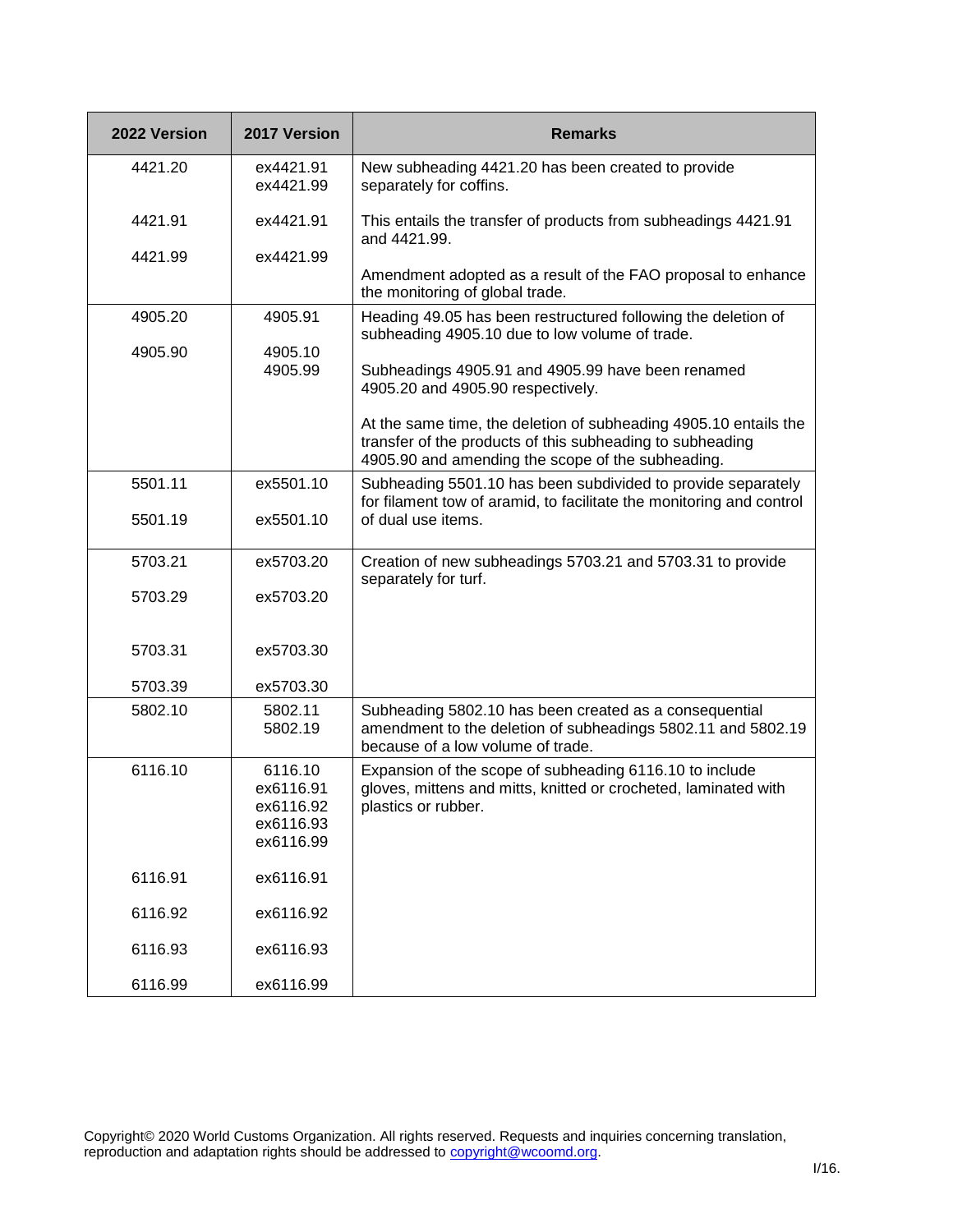| 2022 Version | 2017 Version         | <b>Remarks</b>                                                                                                                                                                                  |
|--------------|----------------------|-------------------------------------------------------------------------------------------------------------------------------------------------------------------------------------------------|
| 6201.20      | 6201.11<br>6201.91   | Restructuring of heading 62.01 to align the structure of heading<br>61.01. This removes the distinction by type between garments<br>of heading 62.01 and leaves only a distinction by material. |
| 6201.30      | 6201.12<br>6201.92   |                                                                                                                                                                                                 |
| 6201.40      | 6201.13<br>6201.93   |                                                                                                                                                                                                 |
| 6201.90      | 6201.19<br>6201.99   |                                                                                                                                                                                                 |
| 6202.20      | 6202.11<br>6202.91   | Restructuring of heading 62.02 to align the structure of heading<br>61.02. This removes the distinction by type between garments<br>of heading 62.01 and leaves only a distinction by material. |
| 6202.30      | 6202.12<br>6202.92   |                                                                                                                                                                                                 |
| 6202.40      | 6202.13<br>6202.93   |                                                                                                                                                                                                 |
| 6202.90      | 6202.19<br>6202.99   |                                                                                                                                                                                                 |
| 6210.20      | 6210.20<br>ex6210.40 | Subheadings 6210.20 and 6210.30 have been expanded to<br>include all garments of headings 62.01 and 62.02 respectively,<br>to reflect the restructuring of headings 62.01 and 62.02.            |
| 6210.30      | 6210.30<br>ex6210.50 |                                                                                                                                                                                                 |
| 6210.40      | ex6210.40            |                                                                                                                                                                                                 |
| 6210.50      | ex6210.50            |                                                                                                                                                                                                 |
| 6812.99      | 6812.92              | Subheadings 6812.92 and 6812.93 have                                                                                                                                                            |
|              | 6812.93<br>6812.99   | been deleted due low volume of trade. This entails amending the<br>scope of subheading 6812.99 to accommodate the transfer of<br>goods from subheadings 6812.92 and 6812.93 respectively.       |
| 6815.11      | ex6815.99            | Subheading 6815.10 has been subdivided to create new<br>subheadings 6815.11, 6815.12, 6815.13 and 6815.19 to provide                                                                            |
| 6815.12      | ex6815.99            | separately for carbon flbres, fabrics and other articles of carbon<br>fibres and graphite for non-electrical use.                                                                               |
| 6815.13      | ex6815.99            |                                                                                                                                                                                                 |
| 6815.19      | 6815.10              |                                                                                                                                                                                                 |
| 6815.91      | 6815.91              | The scope of subheading 6815.91 is enlarged to cover                                                                                                                                            |
|              | ex6815.99            | magnesia in the form of periclase and dolomite in the form of<br>dolime. This entails the transfer of goods from subheading                                                                     |
| 6815.99      | ex6815.99            | 6815.99 to subheading 6815.91.                                                                                                                                                                  |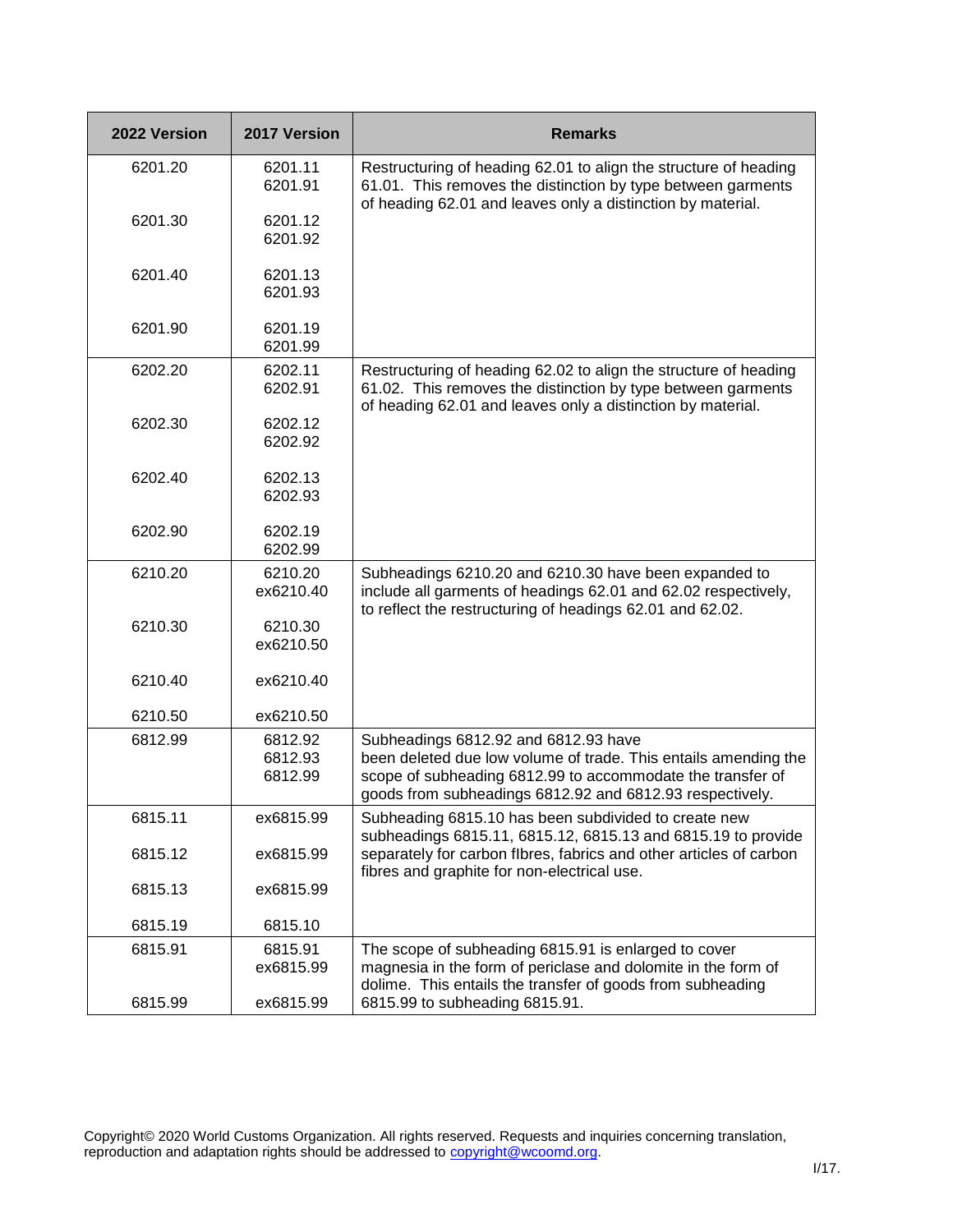| 2022 Version | 2017 Version           | <b>Remarks</b>                                                                                                                                                                                                     |
|--------------|------------------------|--------------------------------------------------------------------------------------------------------------------------------------------------------------------------------------------------------------------|
| 7001.00      | ex7001.00              | The scope of heading 70.01 was amended to specifically<br>exclude glass from cathode ray tubes or other activated glass of<br>heading 85.49.                                                                       |
|              |                        | New subheading 8549.21, 8549.31 and 8549.91 have been<br>created to provide for glass from cathode ray tubes or other<br>activated glass.                                                                          |
|              |                        | At the same time, the change entails the transfer of products<br>from heading 70.01 to subheading 8549.21, 8549.31 and<br>8549.91.                                                                                 |
| 7019.13      | 7019.19                | Subheading 7019.1 has been reorganized and its scope was<br>enlarged with the products of current subheading 7019.31 to<br>provide separately for silvers, rovings, yarns and chopped<br>strands and mats thereof. |
| 7019.14      | ex7019.31              | Subheading 7019.1 has been reorganized and its scope was                                                                                                                                                           |
| 7019.15      | ex7019.31              | enlarged with the products of current subheading 7019.31 to<br>provide separately for silvers, rovings, yarns and chopped<br>strands and mats thereof.                                                             |
| 7019.19      | ex7019.31              | Subheading 7019.1 has been reorganized and its scope was<br>enlarged with the products of current subheading 7019.31 to<br>provide separately for silvers, rovings, yarns and chopped<br>strands and mats thereof. |
| 7019.61      | ex7019.40              | Subheading 7019.40 was deleted and new subheadings<br>7019.61 and 7019.62 created to provide separately for closed                                                                                                 |
| 7019.62      | ex7019.39              | woven fabrics and other closed fabrics of rovings.                                                                                                                                                                 |
| 7019.63      | ex7019.51<br>ex7019.52 | The structure of heading 70.19 has been modified to provide<br>separately for mechanically bonded fabrics.                                                                                                         |
|              | ex7019.59              | At the same time, subheadings 7019.39,7019.40 and 7019.5<br>have been restructured into new subheading 7019.6.                                                                                                     |
| 7019.64      | ex7019.51              |                                                                                                                                                                                                                    |
|              | ex7019.52<br>ex7019.59 | The amendment was adopted to clarify the classification of<br>certain articles of glass fibres based on the manufacturing<br>process and to monitor global trade.                                                  |
| 7019.65      | ex7019.40              |                                                                                                                                                                                                                    |
|              | ex7019.51              |                                                                                                                                                                                                                    |
| 7019.66      | ex7019.40              |                                                                                                                                                                                                                    |
|              | ex7019.52<br>ex7019.59 |                                                                                                                                                                                                                    |
|              |                        |                                                                                                                                                                                                                    |
| 7019.69      | ex7019.39<br>ex7019.51 |                                                                                                                                                                                                                    |
|              | ex7019.59              |                                                                                                                                                                                                                    |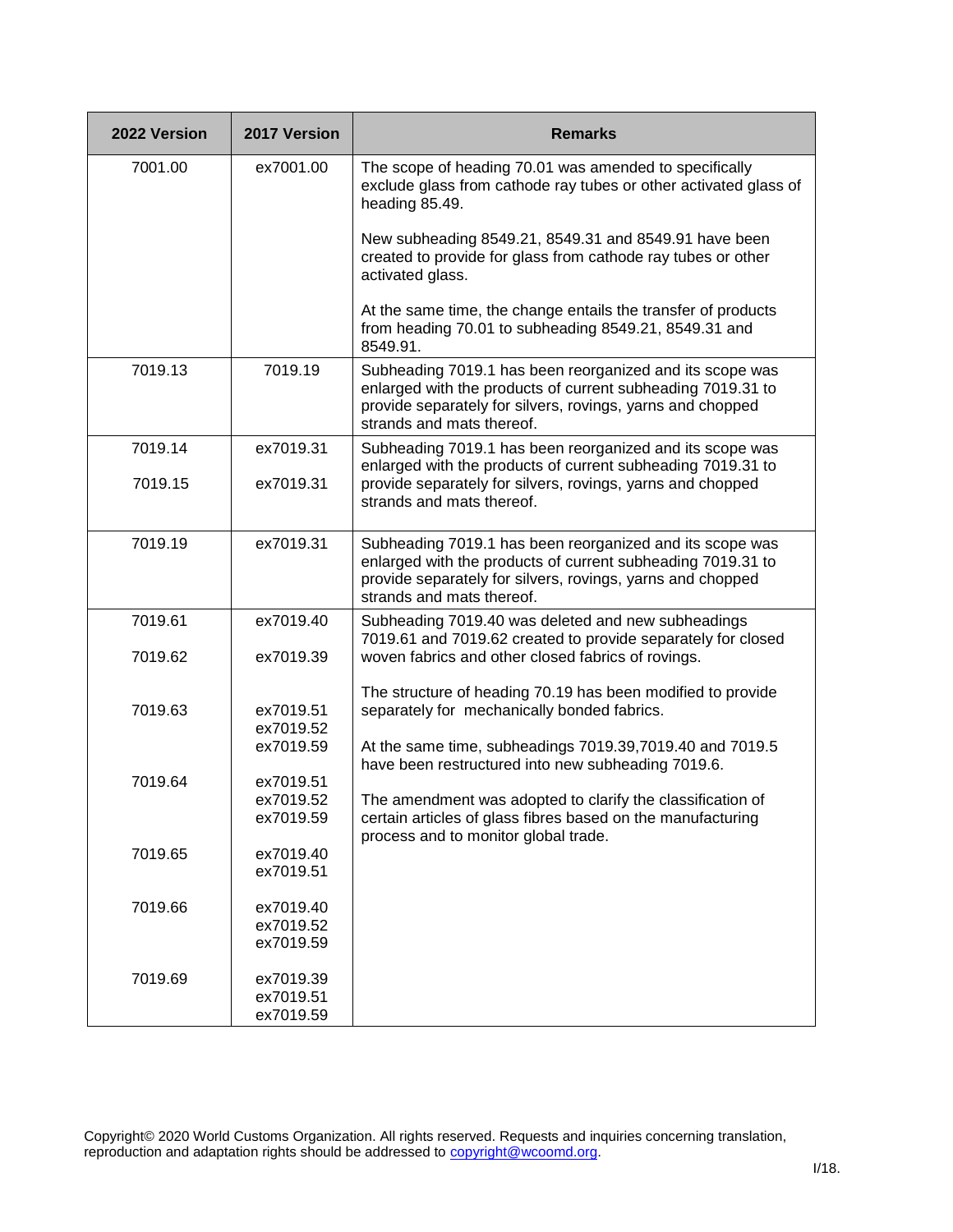| 2022 Version       | 2017 Version                                                               | <b>Remarks</b>                                                                                                                                                                                                                                                                                      |
|--------------------|----------------------------------------------------------------------------|-----------------------------------------------------------------------------------------------------------------------------------------------------------------------------------------------------------------------------------------------------------------------------------------------------|
| 7019.71            | 7019.32                                                                    | The structure of heading 70.19 has been modified to provide<br>separately for chemically bonded fabrics.                                                                                                                                                                                            |
| 7019.72            | ex7019.39                                                                  | At the same time, subheadings 7019.32, and 7019.39 has been                                                                                                                                                                                                                                         |
| 7019.73            | ex7019.39                                                                  | restructured into new subheading 7019.7                                                                                                                                                                                                                                                             |
|                    |                                                                            | The amendment was adopted to clarify the classification of<br>certain articles of glass fibres based on manufacturing process<br>and to monitor world trade.                                                                                                                                        |
| 7019.80            | ex7019.39<br>ex7019.90                                                     | Subheading 7019.90 has been subdivided to create new<br>subheading 7019.80 to specifically cover glass wool and articles<br>of glass wool.                                                                                                                                                          |
|                    |                                                                            | This has resulted in the movement of some goods from<br>subheading 7019.90 to subheading 7019.80.                                                                                                                                                                                                   |
| 7019.90            | ex7019.39<br>ex7019.40<br>ex7019.51<br>ex7019.52<br>ex7019.59<br>ex7019.90 | In addition, any fabrics from HS 2017 subheadings 7019.40,<br>7019.51, 7019.52, 7019.59 which do not fall into the provisions<br>for mechanically bonded or chemically bonded fabrics would<br>transfer to HS2022 subheading 7019.90. 7019.90.                                                      |
| 7104.21<br>7104.29 | ex7104.20<br>ex7104.20                                                     | Subheading 7104.20 has been subdivided to create new<br>subheadings 7104.21 and 7104.29 to provide separately for<br>synthetic diamonds.                                                                                                                                                            |
|                    |                                                                            | Amendment adopted as a result of the proposal by Kimberley<br>Process to enhance the monitoring of the global trade in natural<br>and synthetic diamonds.                                                                                                                                           |
| 7104.91            | ex7104.90                                                                  | Subheading 7104.90 has been subdivided to create new<br>subheadings 7104.91 and 7104.99 to provide separately for                                                                                                                                                                                   |
| 7104.99            | ex7104.90                                                                  | natural and synthetic diamonds.                                                                                                                                                                                                                                                                     |
|                    |                                                                            | Amendment adopted as a result of the proposal by Kimberley<br>Process to enhance the monitoring of the global trade in natural<br>and synthetic diamonds.                                                                                                                                           |
| 7112.91            | ex 7112.91                                                                 | The text of heading 71.12 was amended to specifically exclude<br>electrical and electronic waste and scrap of heading 85.49.                                                                                                                                                                        |
| 7112.92            | ex 7112.92                                                                 |                                                                                                                                                                                                                                                                                                     |
| 7112.99            | ex 7112.99                                                                 | Amendment adopted as a result of the proposal by the<br>Secretariat of the Basel Convention to enhance the comparison<br>of data on the international movement of electrical and electronic<br>waste controlled under the Convention.                                                               |
| 7317.00            | ex7317.00                                                                  | The scope of this subheading was narrowed because of the<br>amendment to Note 2 (a) to Section XV to clarify that articles of<br>base metals specially designed for use exclusively in implants in<br>medicine, surgery, dentistry or veterinary sciences should be<br>classified in heading 90.21. |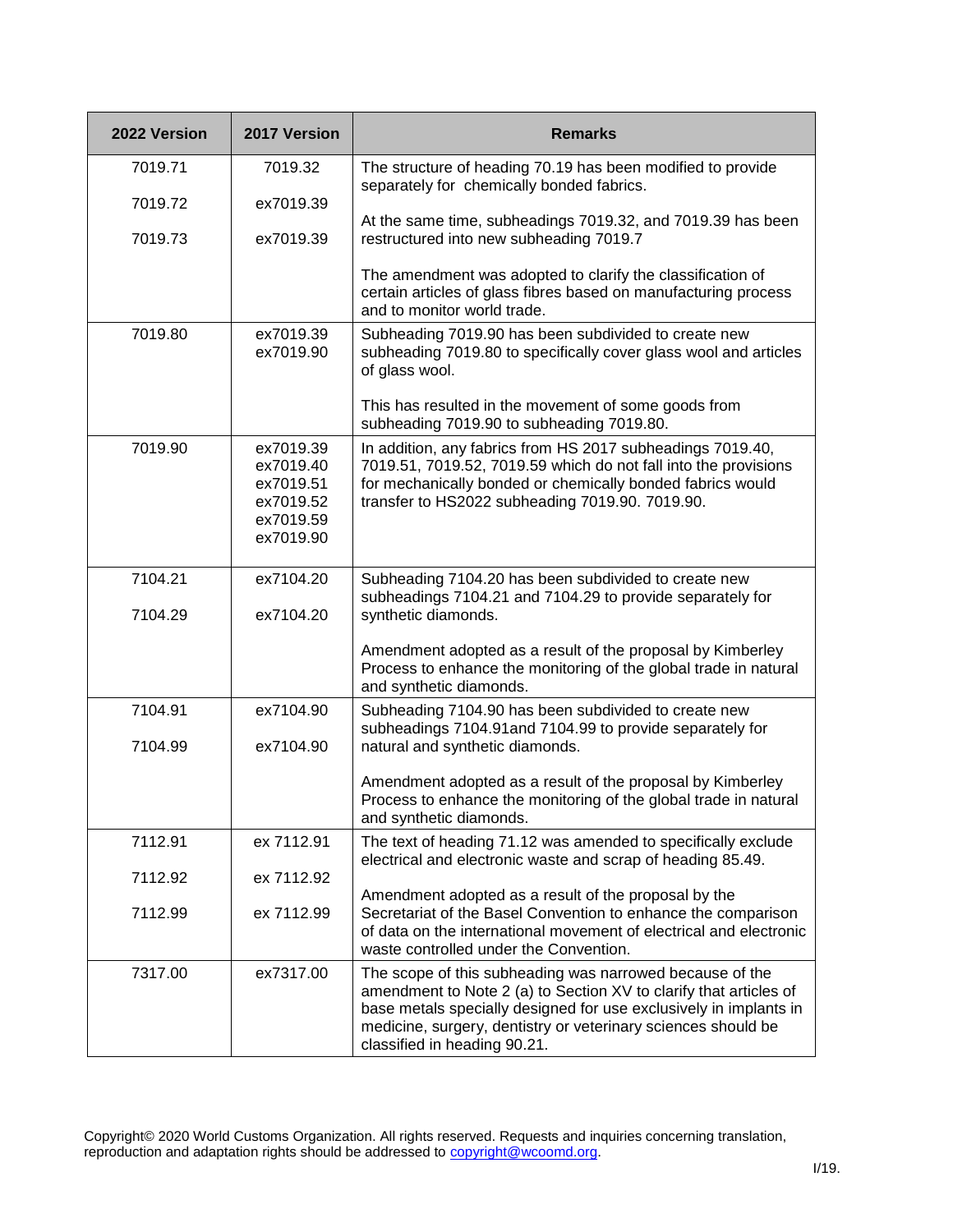| 2022 Version | 2017 Version         | <b>Remarks</b>                                                                                                                                                                                                                                                                                    |
|--------------|----------------------|---------------------------------------------------------------------------------------------------------------------------------------------------------------------------------------------------------------------------------------------------------------------------------------------------|
| 7318.14      | ex7318.14            | The scope of these subheadings was narrowed because of the                                                                                                                                                                                                                                        |
| 7318.15      | ex7318.15            | amendment to Note 2 (a) to Section XV to clarify that articles of<br>base metals specially designed for use exclusively in implants in<br>medicine, surgery, dentistry or veterinary sciences should be                                                                                           |
| 7318.16      | ex7318.16            | classified in heading 90.21.                                                                                                                                                                                                                                                                      |
| 7318.19      | ex7318.19            |                                                                                                                                                                                                                                                                                                   |
| 7318.22      | ex7318.22            |                                                                                                                                                                                                                                                                                                   |
| 7318.24      | ex7318.24            |                                                                                                                                                                                                                                                                                                   |
| 7318.29      | ex7318.29            |                                                                                                                                                                                                                                                                                                   |
| 7419.20      | ex7419.10<br>7419.91 | Deletion of subheading 7419.10 because of the low volume of<br>trade entails the transfer of the products of this subheading to<br>subheading 7419.80.                                                                                                                                            |
| 7419.80      | ex7419.10<br>7419.99 | As a result heading 74.19 has been restructured to create new<br>subheading 7419.20 and 7419.80 respectively.                                                                                                                                                                                     |
| 8103.91      | ex8103.90            | Subheading 8103.90 has been subdivided to create new                                                                                                                                                                                                                                              |
| 8103.99      | ex8103.90            | subheadings 8103.91 and 8103.99 to provide separately for<br>crucibles.                                                                                                                                                                                                                           |
| 8106.10      | ex8106.00            | Heading 81.06 has been subdivided to create new subheadings<br>8106.10 and 8106.90 to provide separately for waste and scrap                                                                                                                                                                      |
| 8106.90      | ex8106.00            | containing more than 99.99 % of bismuth, by weight.                                                                                                                                                                                                                                               |
|              |                      | Amendment adopted as a result of the proposal by the<br>Secretariat of the Basel Convention to enhance the monitoring<br>data on the international movement of mineral waste and scrap<br>containing bismuth controlled under the Convention.                                                     |
| 8108.90      | ex8108.90            | The scope of this subheading was narrowed because of the<br>amendment to Note 2 (a) to Section XV to clarify that articles<br>base metals, specially designed for use exclusively in implants<br>in medicine, surgery, dentistry or veterinary sciences should be<br>classified in heading 90.21. |
| 8109.21      | ex8109.20            | Subheading 8109.20 has been subdivided to create new<br>subheadings 8109.21 and 8109.29 to provide separately for                                                                                                                                                                                 |
| 8109.29      | ex8109.20            | unwrought zirconium; powders containing less than 1 part<br>hafnium to 500 parts zirconium by weight.                                                                                                                                                                                             |
|              |                      | Amendment adopted as a result of the proposal by the<br>Secretariat of the Basel Convention to enhance monitoring the<br>international movement of unwrought zirconium; powders<br>controlled under the Convention.                                                                               |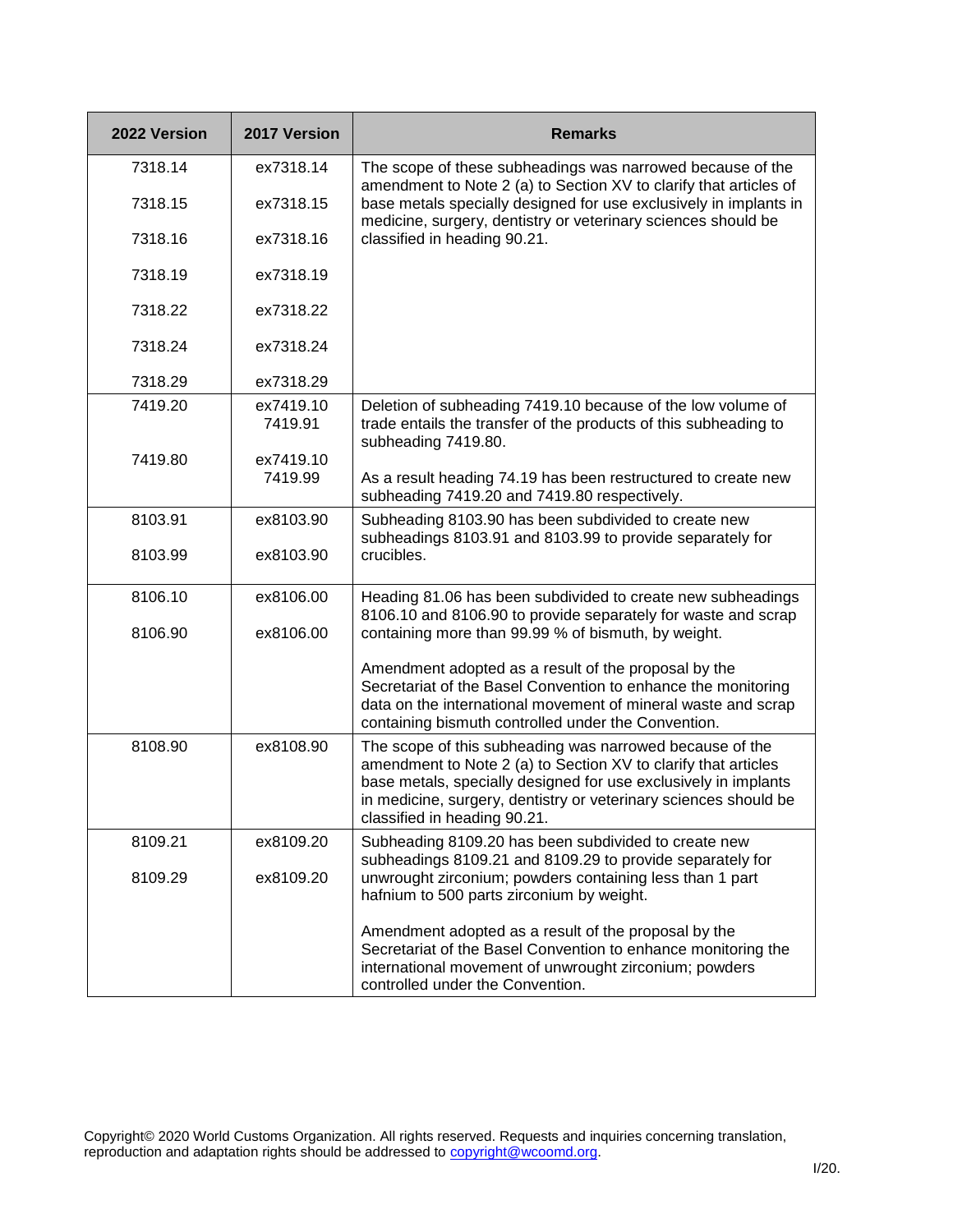| 2022 Version | 2017 Version       | <b>Remarks</b>                                                                                                                                                                                                     |
|--------------|--------------------|--------------------------------------------------------------------------------------------------------------------------------------------------------------------------------------------------------------------|
| 8109.31      | ex8109.30          | Subheading 8109.30 has been subdivided to create new                                                                                                                                                               |
| 8109.39      | ex8109.30          | subheadings 8109.31 and 8109.39 to provide separately for<br>zirconium waste and scrap containing less than 1 part hafnium<br>to 500 parts zirconium by weight.                                                    |
|              |                    | Amendment adopted as a result of the proposal by the<br>Secretariat of the Basel Convention to enhance monitoring the<br>international movement of zirconium waste and scrap controlled<br>under the Convention.   |
| 8109.91      | ex8109.90          | Subheading 8109.90 has been subdivided to create new<br>subheadings 8109.91 and 8109.99 to provide separately for                                                                                                  |
| 8109.99      | ex8109.90          | other articles of zirconium containing less than 1 part hafnium to<br>500 parts zirconium by weight.                                                                                                               |
|              |                    | Amendment adopted as a result of the proposal by the<br>Secretariat of the Basel Convention to enhance monitoring the<br>international movement of other articles of zirconium controlled<br>under the Convention. |
| 8112.31      | ex8112.92          | Heading 81.12 has been further subdivided to create new<br>subheadings 8112.31 and 8112.39 to specifically cover hafnium                                                                                           |
| 8112.39      | ex8112.99          | unwrought; waste and scrap; powders and other forms. This<br>resulted in the movement of some products from Subheadings<br>8112.92 and 8112.99 to subheading 8112.3.                                               |
|              |                    | Amendment adopted as a result of the proposal by the<br>Secretariat of the Basel Convention to enhance monitoring the<br>international movement of hafnium controlled under the<br>Convention.                     |
| 8112.41      | ex8112.92          | Heading 81.12 has been further subdivided to create new<br>subheadings 8112.41 and 8112.49 to specifically cover rhenium                                                                                           |
| 8112.49      | ex8112.99          | unwrought; waste and scrap; powders and other forms.                                                                                                                                                               |
|              |                    | This resulted in the movement of some products from<br>Subheadings 8112.92 and 8112.99 to new subheading 8112.4.                                                                                                   |
|              |                    | Amendment adopted as a result of the proposal by the<br>Secretariat of the Basel Convention to enhance monitoring the<br>international movement of rhenium controlled under the<br>Convention.                     |
| 8112.61      | 8107.30            | Creation of new subheadings 8112.61 and 8112.69 to<br>specifically cover cadmium waste and scrap and other forms                                                                                                   |
| 8112.69      | 8107.20<br>8107.90 | following the deletion of heading 81.07 because of low volume of<br>trade.                                                                                                                                         |
|              |                    | This entails the transfer of products of heading 81.07 to new<br>subheadings 8112.61 and 8112.69 to provide for waste and<br>scrap of cadmium and articles thereof.                                                |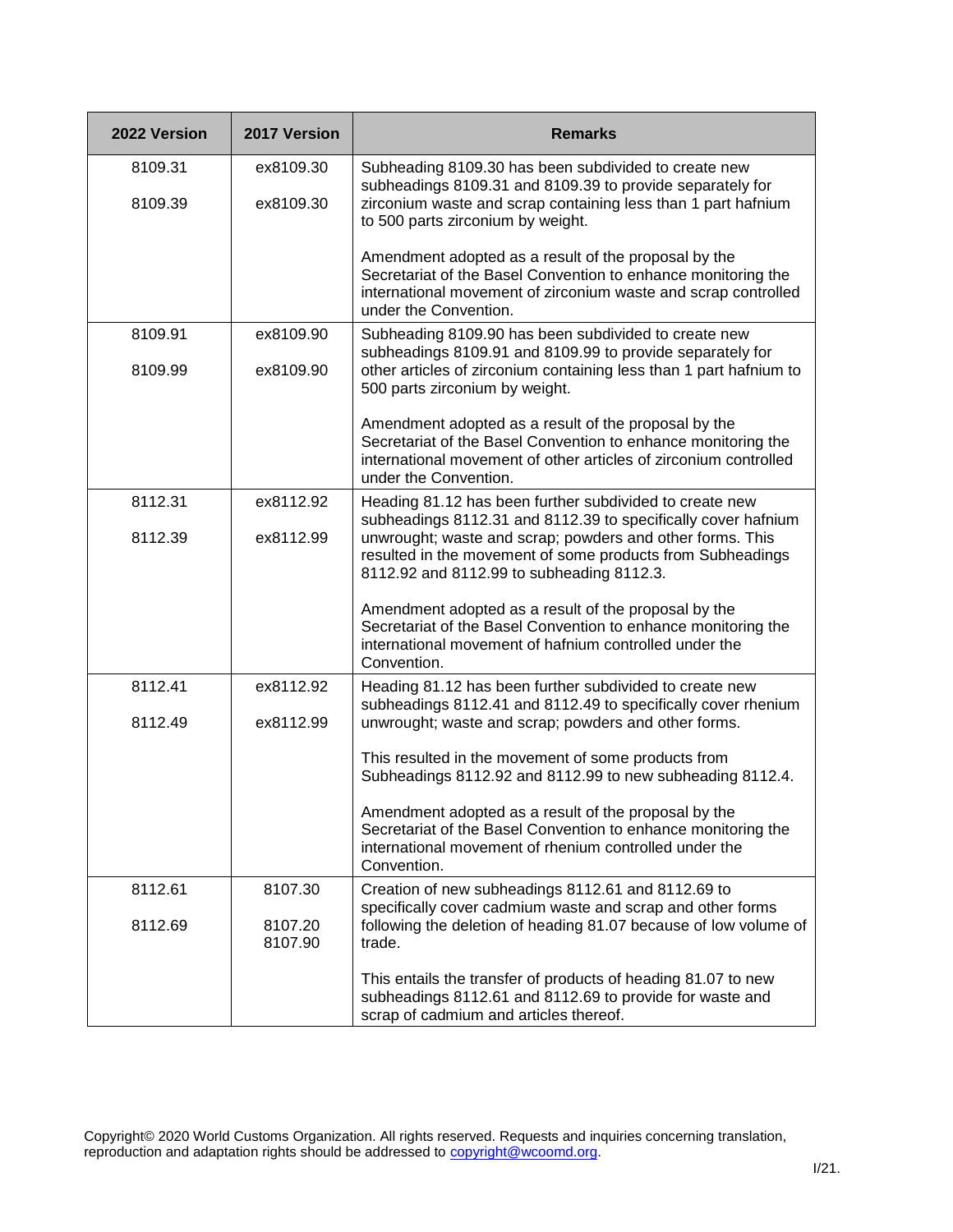| 2022 Version | 2017 Version                           | <b>Remarks</b>                                                                                                                                                                                                                                                                                                        |
|--------------|----------------------------------------|-----------------------------------------------------------------------------------------------------------------------------------------------------------------------------------------------------------------------------------------------------------------------------------------------------------------------|
| 8112.92      | ex8112.92                              | Subheading 8112.92 and 8112.99 has been subdivided to<br>create new subheadings 8112.3 and 8112.4 to provide                                                                                                                                                                                                          |
| 8112.99      | ex8112.99                              | separately for hafnium and rhenium respectively.                                                                                                                                                                                                                                                                      |
|              |                                        | This resulted in the movement of some goods from Subheadings<br>8112.92 and 8112.99 to new subheadings 8112.3 and 8112.4<br>respectively.                                                                                                                                                                             |
| 8414.60      | ex 8414.60                             | The amendment to heading 84.14 and creation of new<br>subheading 8414.70 to facilitate the monitoring and control of                                                                                                                                                                                                  |
| 8414.70      | ex 8414.60<br>ex 8414.80<br>ex 8421.39 | dual use items (gas-tight biological cabinets) entails the transfer<br>of certain hoods and filtering or purifying machinery and<br>apparatus for gasses from subheadings 8414.60, 8414.80 and                                                                                                                        |
| 8414.80      | ex 8414.80                             | 8421.39, respectively, to subheading 8414.70. Consequently,<br>parts of the particular machines of current subheading 8421.39<br>are transferred from subheading 8421.99 to subheading                                                                                                                                |
| 8414.90      | 8414.90<br>ex 8421.99                  | 8414.90.                                                                                                                                                                                                                                                                                                              |
| 8418.10      | 8418.10<br>ex 8418.50                  | The amendment of the text of subheading 8418.10 concerning<br>combined refrigerator-freezers fitted with separate drawers or<br>combinations of doors and drawers, entails the transfer those                                                                                                                         |
| 8418.50      | ex8418.50                              | machines from subheadings 8418.50.                                                                                                                                                                                                                                                                                    |
| 8419.12      | ex8419.19                              | New subheading 8419.12 has been created for solar water<br>heaters.                                                                                                                                                                                                                                                   |
| 8419.19      | ex8419.19                              |                                                                                                                                                                                                                                                                                                                       |
| 8419.33      | ex8419.31<br>ex8419.32<br>ex8419.39    | New subheading 8419.33 has been created to facilitate the<br>monitoring and control of dual use items (lyophilisation<br>apparatus, freeze drying units and sprays). As a consequence,<br>subheadings 8419.31 and 8419.32 have been modified and                                                                      |
| 8419.34      | ex8419.31                              | renumbered as new subheadings 8419.34 and 8419.35.                                                                                                                                                                                                                                                                    |
| 8419.35      | ex8419.32                              |                                                                                                                                                                                                                                                                                                                       |
| 8419.39      | ex8419.39                              |                                                                                                                                                                                                                                                                                                                       |
| 8421.32      | ex8421.39                              | New subheading 8421.32 has been created for catalytic<br>converters and particulate filters for motor vehicles to monitor                                                                                                                                                                                             |
| 8421.39      | ex8421.39                              | and keep abreast of the efforts being made in the field of<br>environmental protection.                                                                                                                                                                                                                               |
| 8421.99      | ex8421.99                              | The amendment to heading 84.14 and creation of new<br>subheading 8414.70 to facilitate the monitoring and control of<br>dual use items (gas-tight biological cabinets) entails the transfer<br>of certain filtering or purifying machinery and apparatus for<br>gasses from subheading 8421.39 to subheading 8414.90. |
| 8428.70      | ex8428.90                              | New subheading 8428.70 has been created to facilitate the<br>monitoring and control of dual use items (industrial robots).                                                                                                                                                                                            |
| 8428.90      | ex8428.90                              |                                                                                                                                                                                                                                                                                                                       |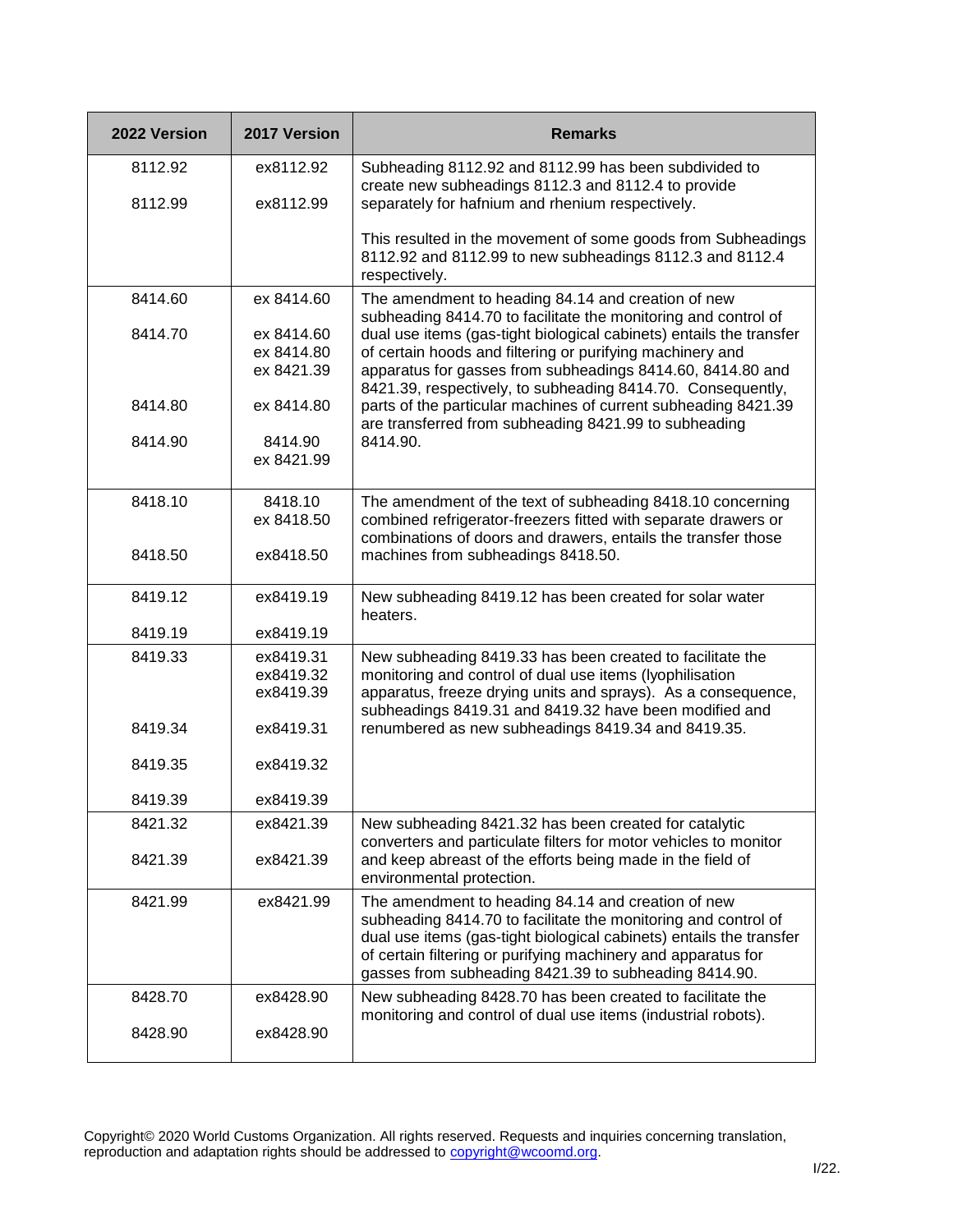| 2022 Version | 2017 Version                                      | <b>Remarks</b>                                                                                                                                                                                                                                         |
|--------------|---------------------------------------------------|--------------------------------------------------------------------------------------------------------------------------------------------------------------------------------------------------------------------------------------------------------|
| 8438.80      | ex8438.80                                         | Heading 84.38 has been narrowed by excluding machinery for<br>the extraction or preparation of microbial fats and oils and<br>subheading 8479.20 has been expanded to cover machinery for<br>the extraction or preparation of microbial fats and oils. |
| 8441.80      | ex8441.80                                         | The scope of subheading 8441.80 has been narrowed due to<br>the transfer of goods to the new heading 84.85 for 3D printers.                                                                                                                            |
| 8462.11      | ex8462.10                                         | Heading 84.62 has been amended as a result of amendments to<br>the existing subheadings and the creation of new subheadings                                                                                                                            |
| 8462.19      | ex8462.10                                         | to reflect the technological developments and increasing<br>commercial significance.                                                                                                                                                                   |
| 8462.22      | ex8462.21<br>ex8462.29                            | The amendment to subheading 8462.1 to cover hot working                                                                                                                                                                                                |
| 8462.23      | ex8462.21                                         | machines only entails the transfer of cold working machines of<br>subheading 8462.1 to new subheading 8462.6.                                                                                                                                          |
|              |                                                   |                                                                                                                                                                                                                                                        |
| 8462.24      | ex8462.21                                         |                                                                                                                                                                                                                                                        |
| 8462.25      | ex8462.21                                         |                                                                                                                                                                                                                                                        |
| 8462.26      | ex8462.21                                         |                                                                                                                                                                                                                                                        |
| 8462.29      | ex8462.21<br>ex8462.29                            |                                                                                                                                                                                                                                                        |
| 8462.32      | ex8462.31<br>ex8462.39                            |                                                                                                                                                                                                                                                        |
| 8462.33      | ex8462.31                                         |                                                                                                                                                                                                                                                        |
| 8462.39      | ex8462.39                                         |                                                                                                                                                                                                                                                        |
| 8462.42      | ex8462.41<br>ex8462.99                            |                                                                                                                                                                                                                                                        |
| 8462.49      | ex8462.49<br>ex8462.99                            |                                                                                                                                                                                                                                                        |
| 8462.51      | ex8462.10<br>ex8462.21<br>ex8462.31<br>ex8462.41  |                                                                                                                                                                                                                                                        |
| 8462.59      | ex8462.10<br>ex8462.29<br>ex8462.39<br>ex8462.49  |                                                                                                                                                                                                                                                        |
| 8462.61      | ex8462.10<br>ex 8462.21<br>ex8462.29<br>ex8462.31 |                                                                                                                                                                                                                                                        |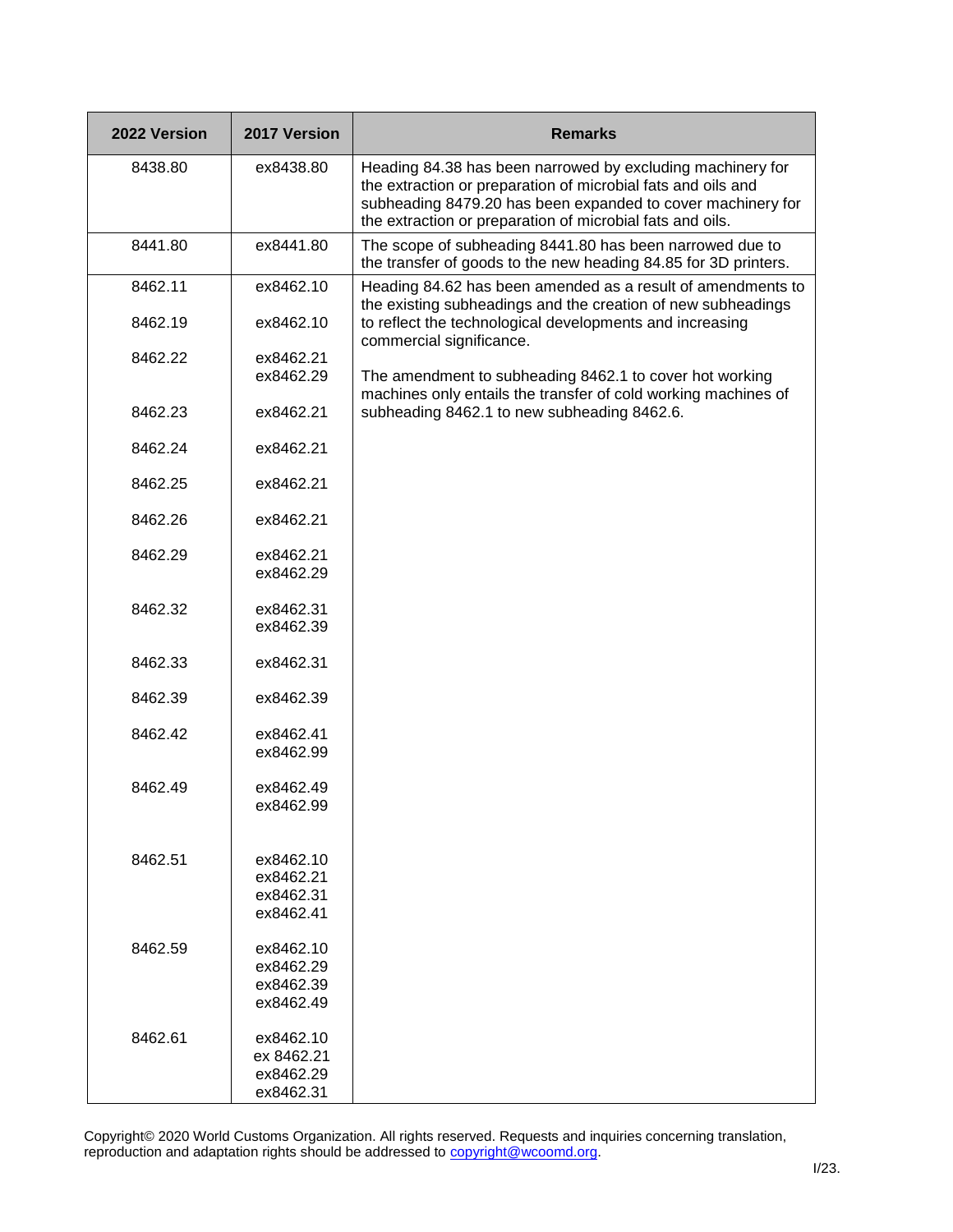| 2022 Version | 2017 Version                                                                                                               | <b>Remarks</b>                                                                                                                                                                                                      |
|--------------|----------------------------------------------------------------------------------------------------------------------------|---------------------------------------------------------------------------------------------------------------------------------------------------------------------------------------------------------------------|
|              | ex8462.39<br>ex8462.41<br>ex8462.49<br>ex8462.91                                                                           |                                                                                                                                                                                                                     |
| 8462.62      | ex 8462.10<br>ex 8462.21<br>ex 8462.29<br>ex 8462.31<br>ex 8462.39<br>ex 8462.41<br>ex 8462.49<br>ex 8462.99               | Heading 84.62 has been amended as a result of amendments to<br>the existing subheadings and the creation of new subheadings<br>to reflect the technological developments and increasing<br>commercial significance. |
| 8462.63      | ex 8462.10<br>ex 8462.21<br>ex 8462.29<br>ex 8462.31<br>ex 8462.39<br>ex 8462.41<br>ex 8462.49<br>ex 8462.99               |                                                                                                                                                                                                                     |
| 8462.69      | ex 8462.10<br>ex 8462.21<br>ex 8462.29<br>ex 8462.31<br>ex 8462.39<br>ex 8462.41<br>ex 8462.49<br>ex 8462.99               |                                                                                                                                                                                                                     |
| 8462.90      | ex 8462.10<br>ex 8462.21<br>ex 8462.29<br>ex 8462.31<br>ex 8462.39<br>ex 8462.41<br>ex 8462.49<br>ex 8462.91<br>ex 8462.99 |                                                                                                                                                                                                                     |
| 8463.90      | ex8463.90                                                                                                                  | The scope of subheading 8463.90 has been narrowed due to<br>the transfer of goods to the new heading 84.85 for 3D printers.                                                                                         |
| 8465.99      | ex8465.99                                                                                                                  | The scope of subheading 8465.99 has been narrowed due to<br>the transfer of goods to the new heading 84.85 for 3D printers.                                                                                         |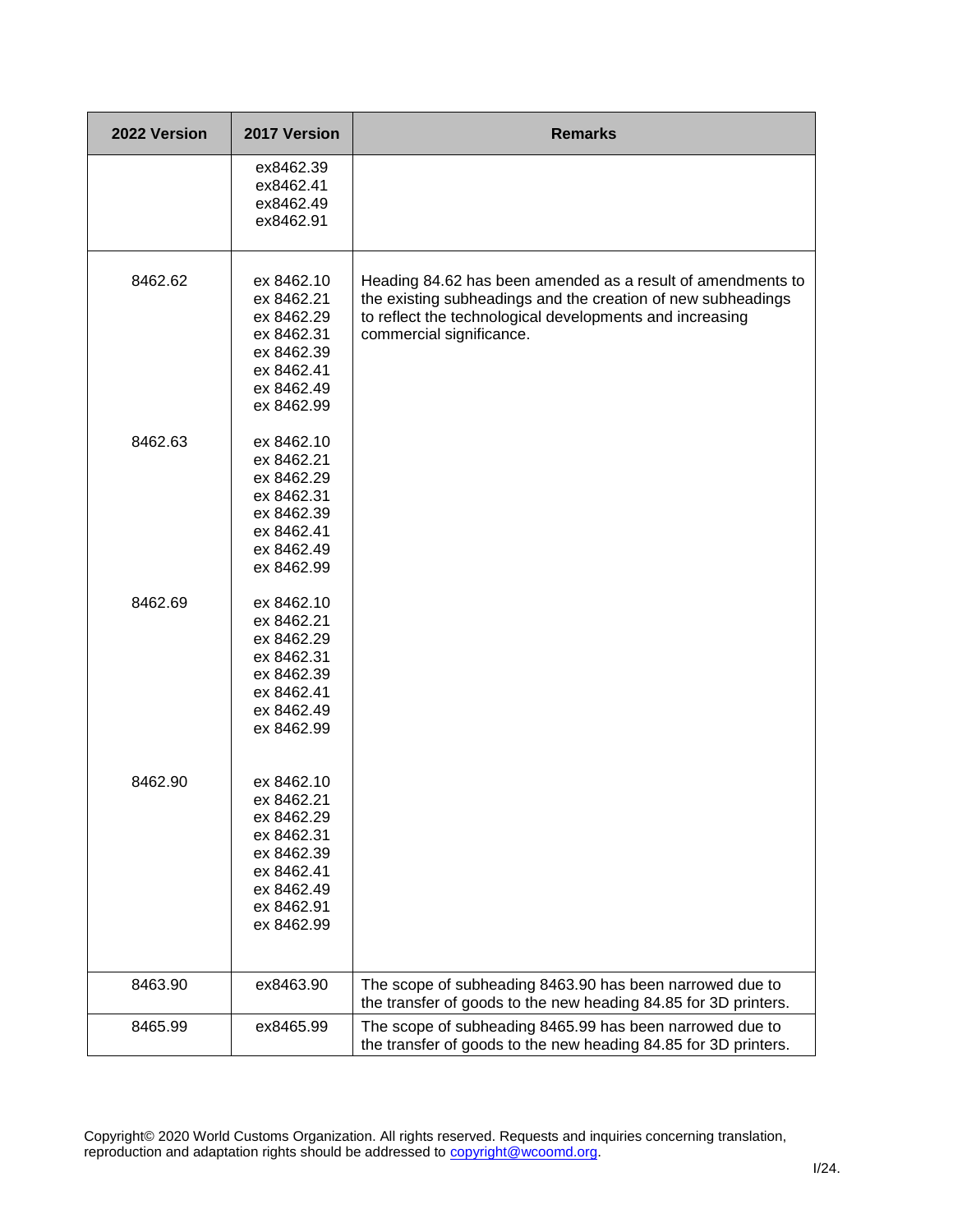| 2022 Version | 2017 Version           | <b>Remarks</b>                                                                                                                                                                                                                                                        |
|--------------|------------------------|-----------------------------------------------------------------------------------------------------------------------------------------------------------------------------------------------------------------------------------------------------------------------|
| 8466.94      | ex8466.94              | The scope of subheadings 8463.90 has been narrowed due to<br>the transfer of goods to the new heading 84.85 for 3D printers.<br>Consequently, parts of particular machines of subheading<br>8463.90 are transferred from subheading 8466.94 to subheading<br>8485.90. |
| 8475.29      | ex8475.29              | New heading 84.85 and subheadings 8485.10 to 8485.90 have<br>been created for machines for additive manufacturing (3D                                                                                                                                                 |
| 8475.90      | ex8475.90              | printers).                                                                                                                                                                                                                                                            |
| 8477.80      | ex8477.80              | The scope of these subheadings was narrowed because of the<br>transfer of goods to the new heading 84.85 for additive                                                                                                                                                 |
| 8477.90      | ex8477.90              | manufacturing (3D printers)                                                                                                                                                                                                                                           |
| 8479.20      | 8479.20<br>ex8438.80   | Heading 84.38 has been narrowed by excluding machinery for<br>the extraction or preparation of microbial fats and oils and<br>subheading 8479.20 has been expanded to cover machinery for<br>the extraction or preparation of microbial fats and oils.                |
| 8479.83      | ex8479.81<br>ex8479.89 | New subheading 8479.83 has been created to facilitate the<br>monitoring and control of dual use items (cold isostatic presses).                                                                                                                                       |
| 8479.81      | ex8479.81              |                                                                                                                                                                                                                                                                       |
| 8479.89      | ex8479.89              |                                                                                                                                                                                                                                                                       |
| 8479.90      | ex8479.90              |                                                                                                                                                                                                                                                                       |
| 8485.10      | ex8463.90              | New heading 84.85 and subheadings 8485.10 to 8485.90 have<br>been created for machines for additive manufacturing (3D                                                                                                                                                 |
| 8485.20      | ex8477.80              | printers).                                                                                                                                                                                                                                                            |
| 8485.30      | ex8475.29              |                                                                                                                                                                                                                                                                       |
|              | ex8479.89              |                                                                                                                                                                                                                                                                       |
| 8485.80      | ex8441.80              |                                                                                                                                                                                                                                                                       |
|              | ex8465.99              |                                                                                                                                                                                                                                                                       |
|              | ex8479.89              |                                                                                                                                                                                                                                                                       |
| 8485.90      | ex8466.94              |                                                                                                                                                                                                                                                                       |
|              | ex8475.90              |                                                                                                                                                                                                                                                                       |
|              | ex8477.90              |                                                                                                                                                                                                                                                                       |
|              | ex8479.90              |                                                                                                                                                                                                                                                                       |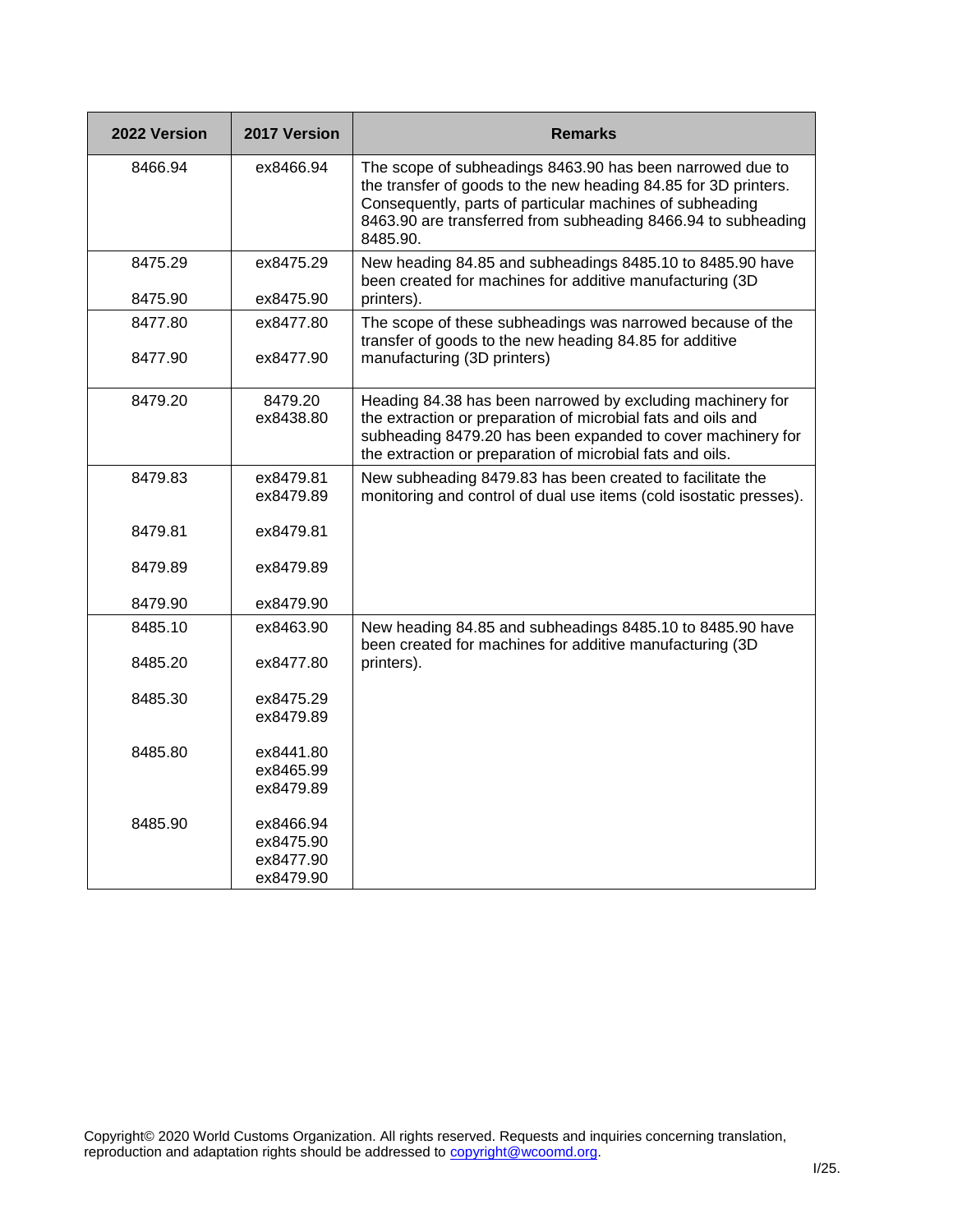| 2022 Version | 2017 Version                                     | <b>Remarks</b>                                                                                                               |
|--------------|--------------------------------------------------|------------------------------------------------------------------------------------------------------------------------------|
| 8501.31      | ex8501.31                                        | Amendment to the Nomenclature to provide for solar energy<br>products (Proposal by the International Renewable Energy        |
| 8501.32      | ex8501.32                                        | Agency - IRENA).                                                                                                             |
| 8501.33      | ex8501.33                                        |                                                                                                                              |
| 8501.34      | ex8501.34                                        |                                                                                                                              |
| 8501.71      | ex8501.31                                        |                                                                                                                              |
| 8501.72      | ex8501.31<br>ex8501.32<br>ex8501.33<br>ex8501.34 |                                                                                                                              |
| 8501.80      | ex8501.61<br>ex8501.62<br>ex8501.63<br>ex8501.64 |                                                                                                                              |
| 8507.80      | 8507.40<br>8507.80                               | Subheading 8507.40 for nickel-iron accumulators has been<br>deleted due to low volume of trade.                              |
| 8514.11      | ex8514.10                                        | New subheadings 8514.11 and 8514.19 have been created to<br>facilitate the monitoring and control of dual use items          |
| 8514.19      | ex8514.10                                        |                                                                                                                              |
| 8514.31      | ex8514.30                                        | New subheadings 8514.31, 8514.32 and 8514.39 have been<br>created to facilitate the monitoring and control of dual use items |
| 8514.32      | ex8514.30                                        |                                                                                                                              |
| 8514.39      | ex8514.30                                        |                                                                                                                              |
| 8517.13      | ex8517.12                                        | New subheading 8517.13 has been created to provide for<br>"Smartphones"                                                      |
| 8517.14      | ex8517.12                                        |                                                                                                                              |
| 8517.71      | ex8517.70                                        | New subheading 8517.71 has been created to provide for<br>communication antennae and their parts.                            |
| 8517.79      | ex8517.70                                        |                                                                                                                              |
| 8519.81      | 8519.50                                          | Subheading 8519.50 has been deleted due to low volume of<br>trade.                                                           |
|              | 8519.81                                          |                                                                                                                              |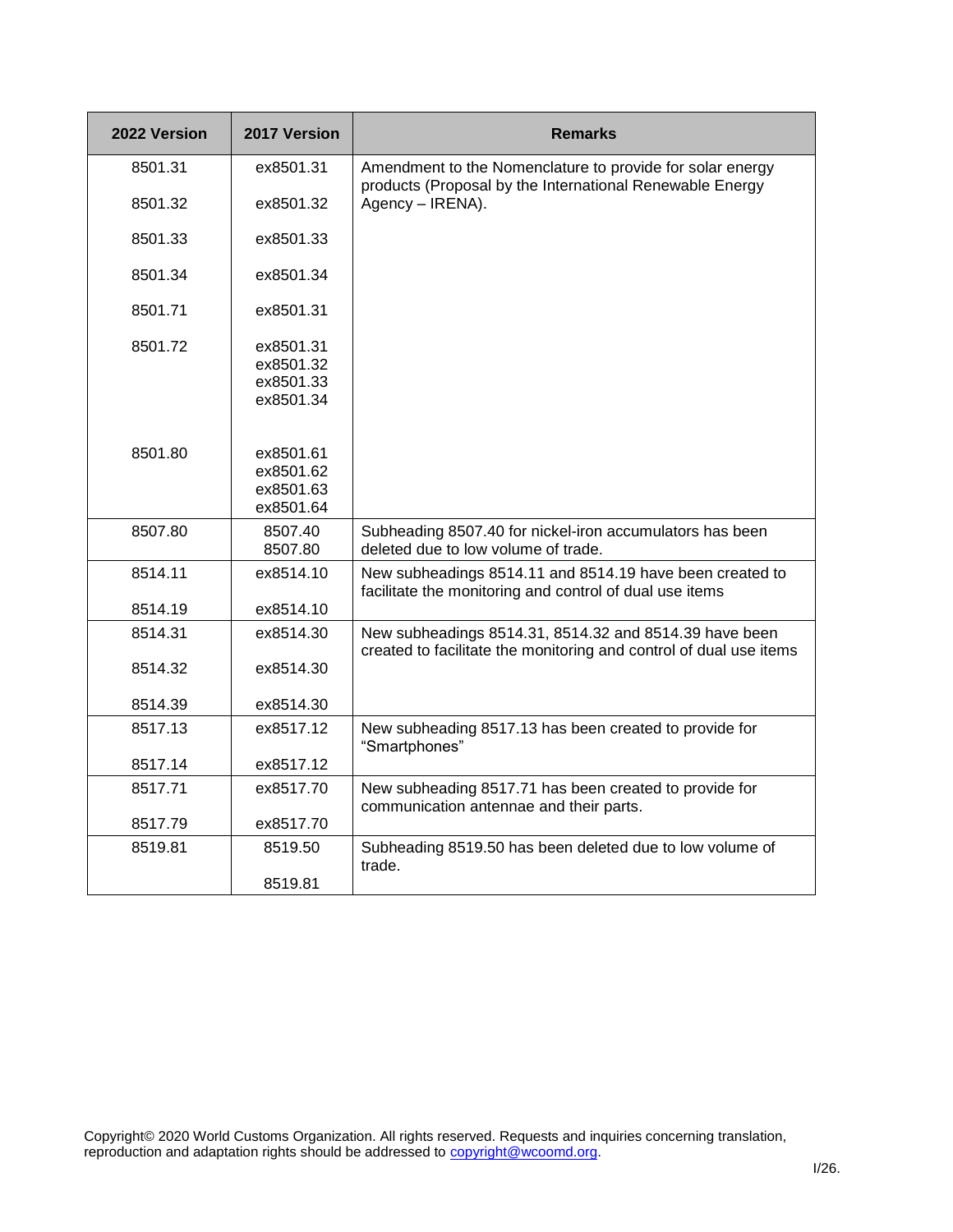| 2022 Version       | 2017 Version                                                                                 | <b>Remarks</b>                                                                                                                                                                                                                                                                                                                                                                                                                                                                                                                                                                                                                                                                                                                                                                                                                                                                               |
|--------------------|----------------------------------------------------------------------------------------------|----------------------------------------------------------------------------------------------------------------------------------------------------------------------------------------------------------------------------------------------------------------------------------------------------------------------------------------------------------------------------------------------------------------------------------------------------------------------------------------------------------------------------------------------------------------------------------------------------------------------------------------------------------------------------------------------------------------------------------------------------------------------------------------------------------------------------------------------------------------------------------------------|
| 8524.11<br>8524.12 | Applicable<br>subheadings,<br>in particular, in<br>Chapters 84,                              | New Note 7 to Chapter 85 and new heading 85.24 for flat panel<br>display modules entail the possible transfer of certain products<br>currently covered by other headings of the Nomenclature (such<br>as 84.13, 84.14, 84.15, 84.17, 84.18, 84.19, 84.21, 84.22, 84.23,                                                                                                                                                                                                                                                                                                                                                                                                                                                                                                                                                                                                                      |
| 8524.19            | 85, 90 and 95.                                                                               | 84.24, 84.31, 84.36, 84.38, 84.41, 84.43, 84.48, 84.50, 84.51,<br>84.52, 84.66, 84.73, 84.75, 84.76, 84.77, 84.78, 84.79, 84.86,<br>85.03, 85.04, 85.08, 85.09, 85.10, 85.12, 85.14, 85.16, 85.17,<br>85.18, 85.22, 85.29, 85.30, 85.31, 85.38, 85.43, 85.48, 86.07,                                                                                                                                                                                                                                                                                                                                                                                                                                                                                                                                                                                                                         |
| 8524.91            |                                                                                              | 87.08, 87.14, 87.16, 88.03, 88.05, 90.05, 90.06, 90.07, 90.08,<br>90.10, 90.11, 90.12, 90.13, 90.14, 90.15, 90.17, 90.18, 90.19,<br>90.20, 90.21, 90.22, 90.23, 90.24, 90.25, 90.26, 90.27, 90.28,<br>90.29, 90.30, 90.31, 90.32, 90.33, 95.03, 95.04, 95.05 and                                                                                                                                                                                                                                                                                                                                                                                                                                                                                                                                                                                                                             |
| 8524.92            |                                                                                              | 95.06) to heading 85.24.                                                                                                                                                                                                                                                                                                                                                                                                                                                                                                                                                                                                                                                                                                                                                                                                                                                                     |
| 8524.99            |                                                                                              |                                                                                                                                                                                                                                                                                                                                                                                                                                                                                                                                                                                                                                                                                                                                                                                                                                                                                              |
| 8525.81            | ex8525.80                                                                                    | New subheadings 8525.81, 8525.82, 8525.83 and 8525.89 and                                                                                                                                                                                                                                                                                                                                                                                                                                                                                                                                                                                                                                                                                                                                                                                                                                    |
| 8525.82            | ex8525.80                                                                                    | new subheading Notes 1, 2 and 3 to Chapter 85 have been<br>created to facilitate the monitoring and control of dual use items<br>(Television cameras, digital cameras and video camera                                                                                                                                                                                                                                                                                                                                                                                                                                                                                                                                                                                                                                                                                                       |
| 8525.83            | ex8525.80                                                                                    | recorders as specified in the Subheading Notes).                                                                                                                                                                                                                                                                                                                                                                                                                                                                                                                                                                                                                                                                                                                                                                                                                                             |
| 8525.89            | ex8525.80                                                                                    |                                                                                                                                                                                                                                                                                                                                                                                                                                                                                                                                                                                                                                                                                                                                                                                                                                                                                              |
| 8529.90            | 8529.90<br>Applicable<br>subheadings,<br>in particular, in<br>Chapters 84,<br>85, 90 and 95. | The second sentence of Note 2 (b) to Section XVI has been<br>amended for flat panel display modules and, as a result entails<br>the possible transfer of certain products currently covered by<br>other headings of the Nomenclature (such as 84.13, 84.14,<br>84.15, 84.17, 84.18, 84.19, 84.21, 84.22, 84.23, 84.24, 84.31,<br>84.36, 84.38, 84.41, 84.43, 84.48, 84.50, 84.51, 84.52, 84.66,<br>84.73, 84.75, 84.76, 84.77, 84.78, 84.79, 84.86, 85.03, 85.04,<br>85.08, 85.09, 85.10, 85.12, 85.14, 85.16, 85.17, 85.18, 85.22,<br>85.29, 85.30, 85.31, 85.38, 85.43, 85.48, 86.07, 87.08, 87.14,<br>87.16, 88.03, 88.05, 90.05, 90.06, 90.07, 90.08, 90.10, 90.11,<br>90.12, 90.13, 90.14, 90.15, 90.17, 90.18, 90.19, 90.20, 90.21,<br>90.22, 90.23, 90.24, 90.25, 90.26, 90.27, 90.28, 90.29, 90.30,<br>90.31, 90.32, 90.33, 95.03, 95.04, 95.05 and 95.06) to<br>subheading 8529.90. |
| 8539.51            | ex8539.90<br>ex8543.70<br>ex9405.10<br>ex9405.20<br>ex9405.30<br>ex9405.40                   | New subheadings 8539.51 and 8539.52 have been created to<br>provide for light-emitting diode (LED) products.                                                                                                                                                                                                                                                                                                                                                                                                                                                                                                                                                                                                                                                                                                                                                                                 |
| 8539.52            | 8539.50                                                                                      |                                                                                                                                                                                                                                                                                                                                                                                                                                                                                                                                                                                                                                                                                                                                                                                                                                                                                              |
| 8539.90            | ex8539.90<br>ex8543.90<br>ex9405.99                                                          | Expansion of the scope of this subheading, covering parts,<br>because of the creation of the new subheading 8539.51                                                                                                                                                                                                                                                                                                                                                                                                                                                                                                                                                                                                                                                                                                                                                                          |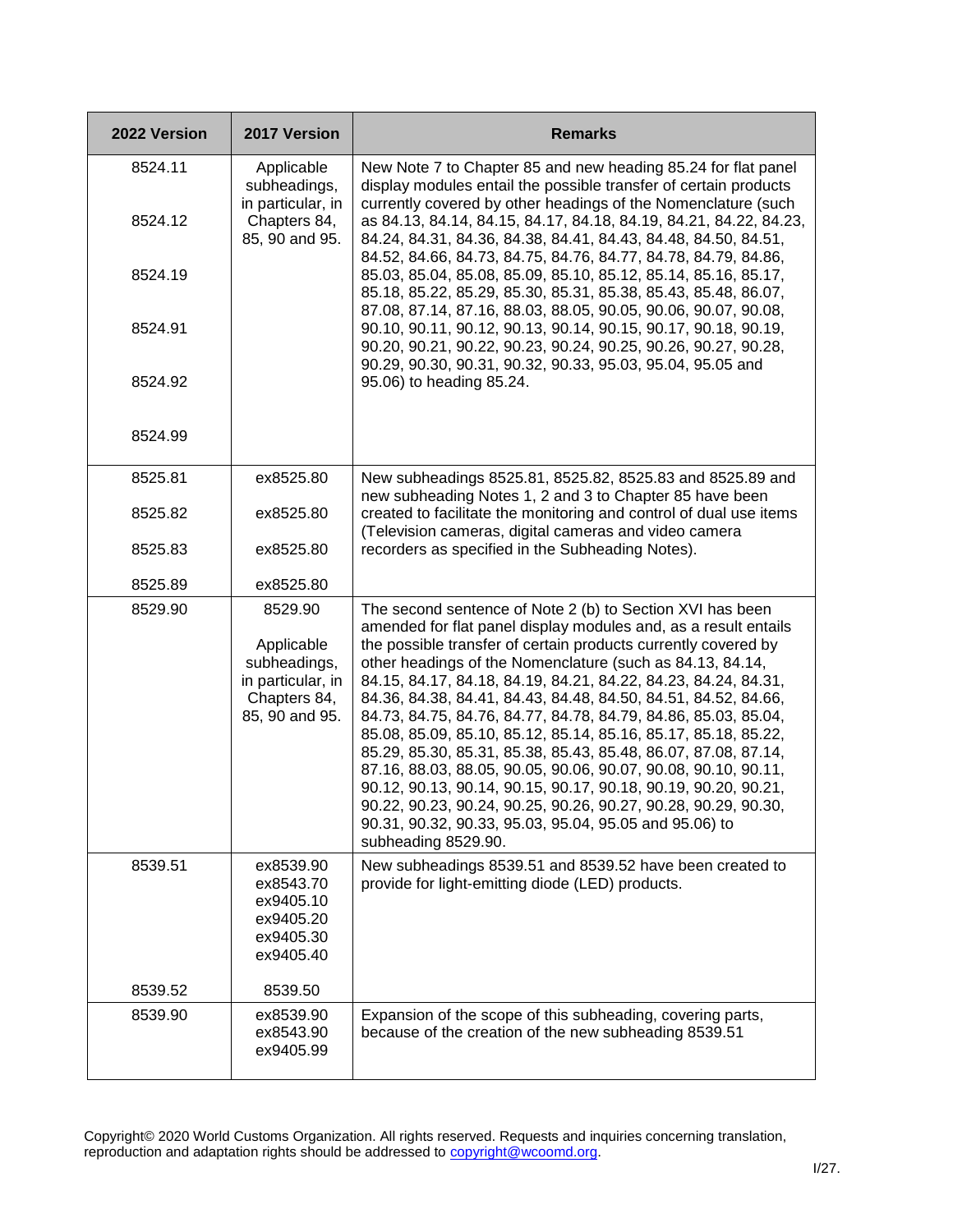| 2022 Version       | 2017 Version                                                                             | <b>Remarks</b>                                                                                                                                                                                                                                                                                                                                                                                                                                                                                                           |
|--------------------|------------------------------------------------------------------------------------------|--------------------------------------------------------------------------------------------------------------------------------------------------------------------------------------------------------------------------------------------------------------------------------------------------------------------------------------------------------------------------------------------------------------------------------------------------------------------------------------------------------------------------|
| 8541.41            | ex8541.40                                                                                | New subheadings 8541.41 to 8541.49 have been created to<br>provide for                                                                                                                                                                                                                                                                                                                                                                                                                                                   |
| 8541.42            | ex8541.40                                                                                | solar energy products (Proposal by the International Renewable<br>Energy Agency - IRENA)                                                                                                                                                                                                                                                                                                                                                                                                                                 |
| 8541.43            | ex8541.40                                                                                |                                                                                                                                                                                                                                                                                                                                                                                                                                                                                                                          |
| 8541.49            | ex8541.40                                                                                |                                                                                                                                                                                                                                                                                                                                                                                                                                                                                                                          |
| 8541.51<br>8541.59 | Applicable<br>subheadings,<br>in particular, in<br>Chapters 84,<br>85, 90, 93 and<br>95. | The expansion of the scope of heading 85.41 to provide for<br>semiconductor-based transducers entails the possible transfer of<br>certain products currently covered by other headings of the<br>Nomenclature (in particular, but not limited to, headings 84.22,<br>84.31, 84.43, 84.50, 84.66, 84.73, 84.76, 85.04, 85.17, 85.18,<br>85.22, 85.29, 85.30, 85.31, 85.35, 85.36, 85.37, 85.38, 85.43,<br>85.48, 90.25, 90.26, 90.30, 90.31, 90.32, 90.33, 93.05, 93.06<br>and 95.04) to subheadings 8541.51 and 8541.59. |
| 8543.40            | ex8543.70                                                                                | Creation of new subheading 8543.40 to provide for electronic<br>cigarettes and similar personal electric vaporizing devices.                                                                                                                                                                                                                                                                                                                                                                                             |
| 8543.70            | ex8543.70                                                                                |                                                                                                                                                                                                                                                                                                                                                                                                                                                                                                                          |
| 8543.90            | ex8543.90                                                                                | The scope of subheading 8543.90 was narrowed because of the<br>creation of new subheading 8539.51 and the consecutive<br>transfer of parts to 8539.90                                                                                                                                                                                                                                                                                                                                                                    |
| 8548.00            | 8548.90                                                                                  | The scope of the heading 85.48 has been narrowed because of<br>the creation of the new heading 85.49 for electrical and<br>electronical waste and scrap which cover inter alia the goods of<br>the former subheading 8548.10                                                                                                                                                                                                                                                                                             |
| 8549.11            | ex8548.10                                                                                | Creation of new heading 85.49 for electrical and electronical                                                                                                                                                                                                                                                                                                                                                                                                                                                            |
| 8549.12            | ex8548.10                                                                                | waste and scrap, Subheading 8549.11 to 8549.19 covers goods<br>from the former 8548.10 These goods are defined in the New<br>Subheading Note 5 which is identical to the deleted Note 10 to                                                                                                                                                                                                                                                                                                                              |
| 8549.13            | ex8548.10                                                                                | Chapter 85                                                                                                                                                                                                                                                                                                                                                                                                                                                                                                               |
| 8549.14            | ex8548.10                                                                                |                                                                                                                                                                                                                                                                                                                                                                                                                                                                                                                          |
| 8549.19            | ex8548.10                                                                                |                                                                                                                                                                                                                                                                                                                                                                                                                                                                                                                          |
| 8549.21            | Applicable<br>subheadings,                                                               | The creation of new heading 85.49 entails the possible transfer<br>of certain products currently covered by other headings of the                                                                                                                                                                                                                                                                                                                                                                                        |
| 8549.29            | in particular, in<br>Chapters 38,                                                        | Nomenclature (in particular, but not limited to, headings 38.25,<br>70.01, 71.12, headings of Chapter 84, 85, 90, 91 and 95) to the                                                                                                                                                                                                                                                                                                                                                                                      |
| 8549.31            | 70, 71, 84, 85,<br>90, 91 and 95.                                                        | new subheadings 8549.21 to 8549.99.                                                                                                                                                                                                                                                                                                                                                                                                                                                                                      |
| 8549.39            |                                                                                          |                                                                                                                                                                                                                                                                                                                                                                                                                                                                                                                          |
| 8549.91            |                                                                                          |                                                                                                                                                                                                                                                                                                                                                                                                                                                                                                                          |
| 8549.99            |                                                                                          |                                                                                                                                                                                                                                                                                                                                                                                                                                                                                                                          |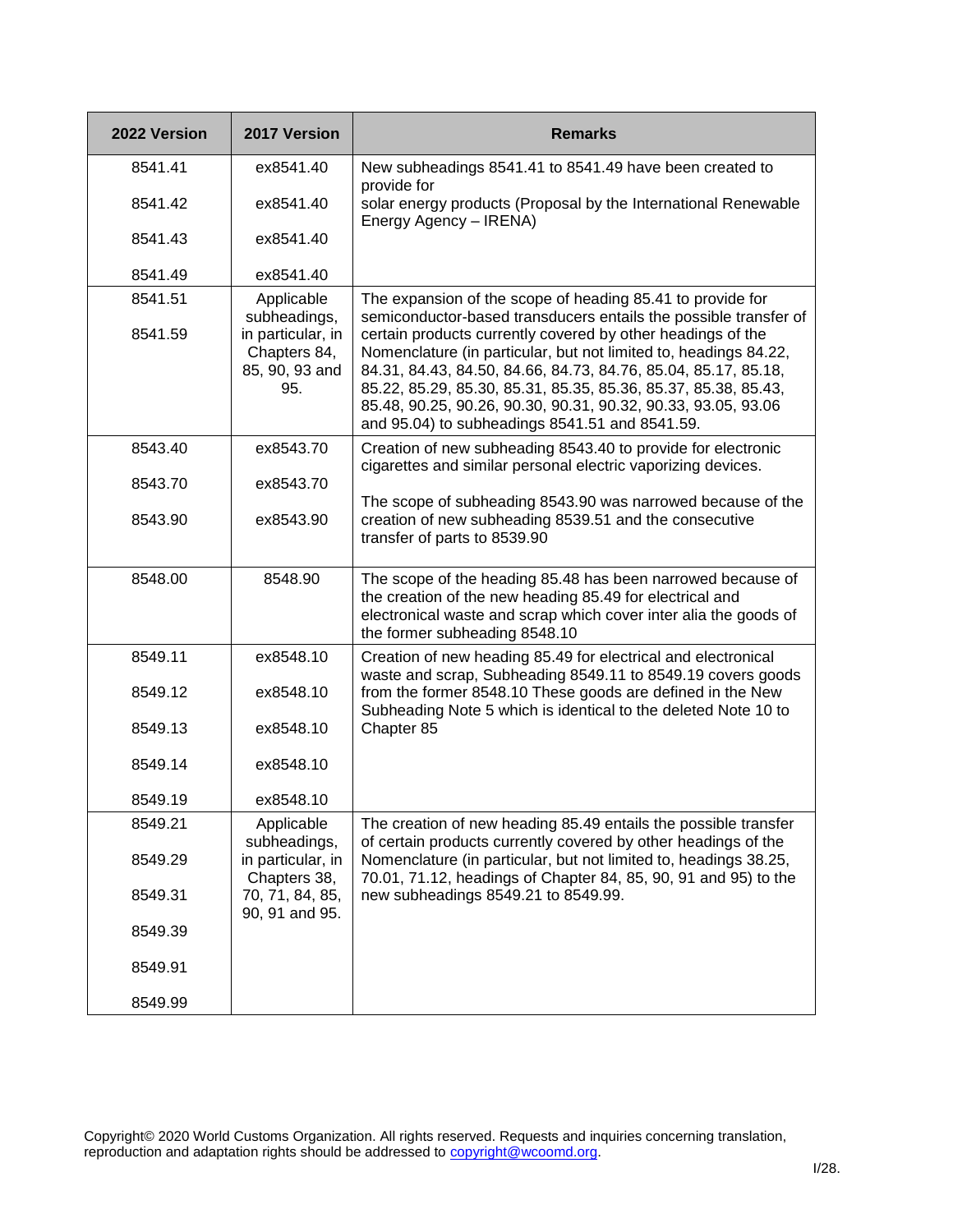| 2022 Version | 2017 Version                        | <b>Remarks</b>                                                                                                          |
|--------------|-------------------------------------|-------------------------------------------------------------------------------------------------------------------------|
| 8701.21      | ex8701.20                           | New subheadings 8701.21 to 8701.29 have been created to<br>provide for hybrid and electric vehicles.                    |
| 8701.22      | ex8701.20                           |                                                                                                                         |
| 8701.23      | ex8701.20                           |                                                                                                                         |
| 8701.24      | ex8701.20                           |                                                                                                                         |
| 8701.29      | ex8701.20                           |                                                                                                                         |
| 8704.21      | ex8704.21                           | New subheadings 8704.21 to 8704.23, 8704.31 to 8704.32,<br>8704.41 to 8704.43, 8704.51 to 8704.52 and 8704.60 have been |
| 8704.22      | ex8704.22                           | created to provide for electric vehicles.                                                                               |
| 8704.23      | ex8704.23                           |                                                                                                                         |
| 8704.31      | ex8704.31                           |                                                                                                                         |
| 8704.32      | ex8704.32                           |                                                                                                                         |
| 8704.41      | ex8704.21<br>ex8704.90              |                                                                                                                         |
| 8704.42      | ex8704.22<br>ex8704.90              |                                                                                                                         |
| 8704.43      | ex8704.23<br>ex8704.90              |                                                                                                                         |
| 8704.51      | ex8704.31<br>ex8704.90              |                                                                                                                         |
| 8704.52      | ex8704.32<br>ex8704.90              |                                                                                                                         |
| 8704.60      | ex8704.90                           |                                                                                                                         |
| 8704.90      | ex8704.90                           |                                                                                                                         |
| 8708.22      | ex8708.29                           | New subheading 8708.22 has been created to provide for<br>windows for the motor vehicles of Chapter 87                  |
| 8708.29      | ex8708.29                           |                                                                                                                         |
| 8802.11      | ex8802.11                           | The scope of those subheading was narrowed because of the<br>transfer of goods to the new heading 88.06 which has been  |
| 8802.12      | ex8802.12                           | created to provide for unmanned aircrafts                                                                               |
| 8802.20      | ex8802.20                           |                                                                                                                         |
| 8802.30      | ex8802.30                           |                                                                                                                         |
| 8802.40      | ex8802.40                           |                                                                                                                         |
| 8806.10      | ex8802.11<br>ex8802.12<br>ex8802.20 | New heading 88.06 has been created to provide for unmanned<br>aircraft (drones)                                         |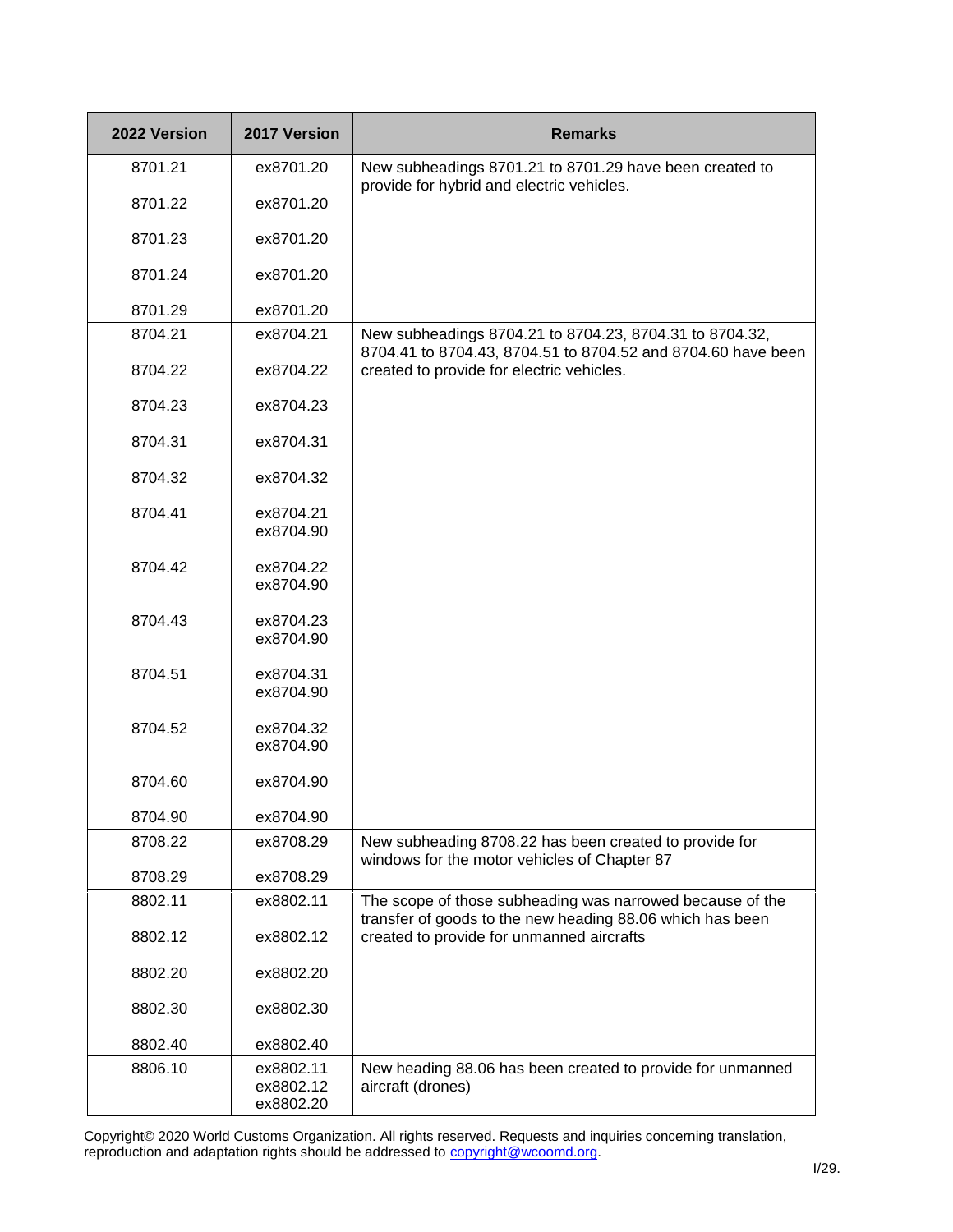| 2022 Version | 2017 Version                                                               | <b>Remarks</b> |
|--------------|----------------------------------------------------------------------------|----------------|
|              | ex8802.30<br>ex8802.40                                                     |                |
| 8806.21      | ex8802.11<br>ex8802.20<br>ex8525.80                                        |                |
| 8806.22      | ex8802.11<br>ex8802.20<br>ex8525.80                                        |                |
| 8806.23      | ex8802.11<br>ex8802.20<br>ex8525.80                                        |                |
| 8806.24      | ex8802.11<br>ex8802.20<br>ex8525.80                                        |                |
| 8806.29      | ex8802.11<br>ex8802.12<br>ex8802.20<br>ex8802.30<br>ex8802.40<br>ex8525.80 |                |
| 8806.91      | ex8802.11<br>ex8802.20<br>ex8525.80                                        |                |
| 8806.92      | ex8802.11<br>ex8802.20<br>ex8525.80                                        |                |
| 8806.93      | ex8802.11<br>ex8802.20<br>ex8525.80                                        |                |
| 8806.94      | ex8802.11<br>ex8802.20<br>ex8525.80                                        |                |
| 8806.99      | ex8802.11<br>ex8802.12<br>ex8802.20<br>ex8802.30<br>ex8802.40<br>ex8525.80 |                |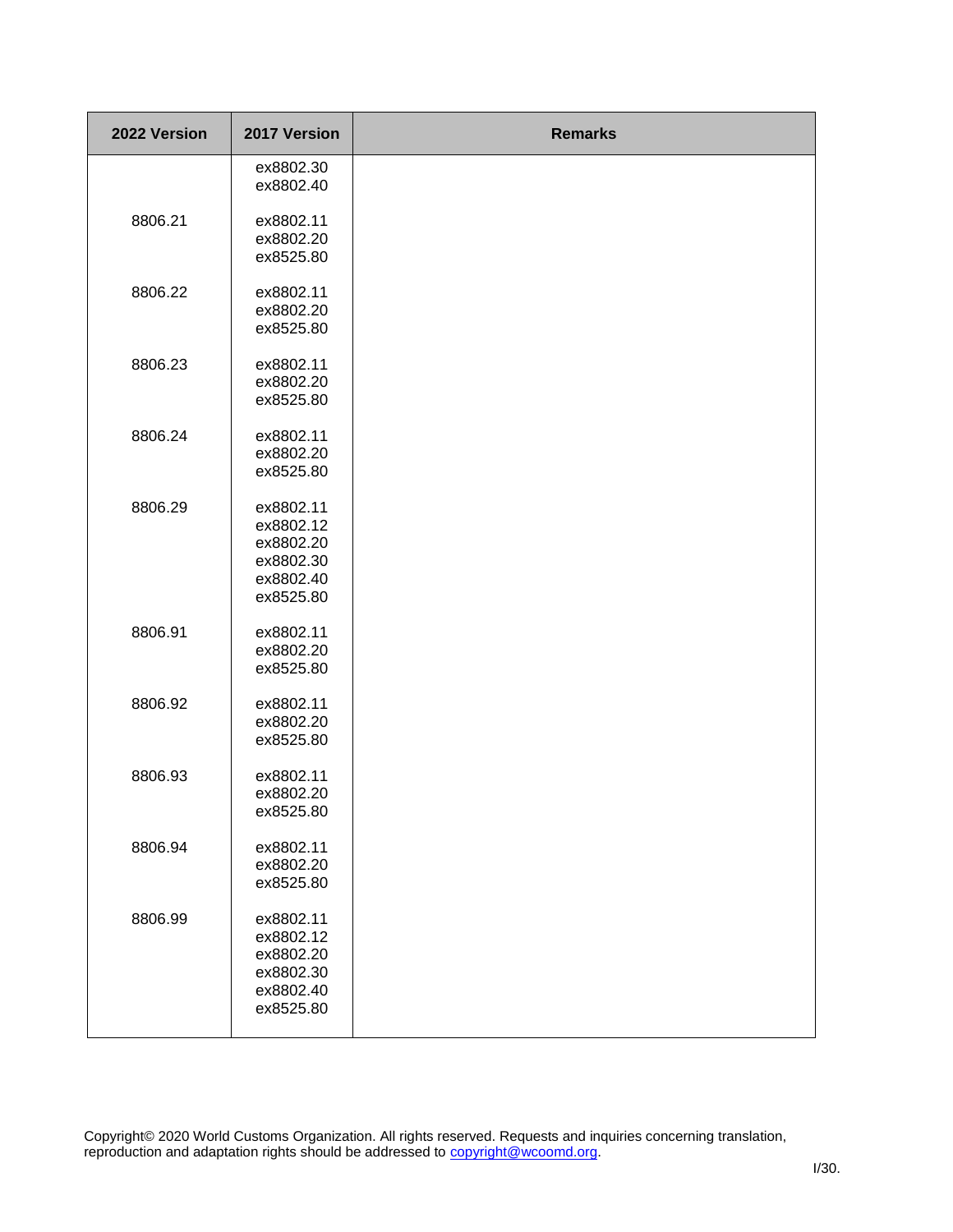| 2022 Version | 2017 Version                    | <b>Remarks</b>                                                                                                                                                                  |
|--------------|---------------------------------|---------------------------------------------------------------------------------------------------------------------------------------------------------------------------------|
| 8807.10      | 8803.10                         | New heading 88.07 has been created to provide for parts of<br>unmanned aircraft (drones) of new heading 88.06, as well as                                                       |
| 8807.20      | 8803.20                         | parts of goods of headings 88.01 and 88.02. The latter were<br>covered by heading 88.03, which has been deleted.                                                                |
| 8807.30      | 8803.30                         |                                                                                                                                                                                 |
| 8807.90      | 8803.90                         |                                                                                                                                                                                 |
| 8903.11      | ex8903.10                       | New subheadings 8903.1, 8903.2, 8903.3 and 8903.9 in<br>heading 89.03 to provide for inflatable boats, sailboats and                                                            |
| 8903.12      | ex8903.10                       | motorboats                                                                                                                                                                      |
| 8903.19      | ex8903.10                       |                                                                                                                                                                                 |
| 8903.21      | ex8903.91                       |                                                                                                                                                                                 |
| 8903.22      | ex8903.91                       |                                                                                                                                                                                 |
| 8903.23      | ex8903.91                       |                                                                                                                                                                                 |
| 8903.31      | ex8903.92                       |                                                                                                                                                                                 |
| 8903.32      | ex8903.92                       |                                                                                                                                                                                 |
| 8903.33      | ex8903.92                       |                                                                                                                                                                                 |
| 8903.93      | ex8903.99                       |                                                                                                                                                                                 |
| 8903.99      | ex8903.99                       |                                                                                                                                                                                 |
| 9006.53      | ex9006.51<br>9006.53            | Enlargement of the scope of subheading 9006.53 because of<br>the deletion of subheadings 9006.51 and 9006.52 (cameras for<br>roll films) due to low volume of trade.            |
| 9006.59      | ex9006.51<br>9006.52<br>9006.59 |                                                                                                                                                                                 |
| 9018.90      | ex9018.90                       | Enlargement of the scope of subheadings 9022.21 and 9022.29<br>in order to cover apparatus based on the use of radiations other<br>than X-rays, alpha, beta or gamma radiations |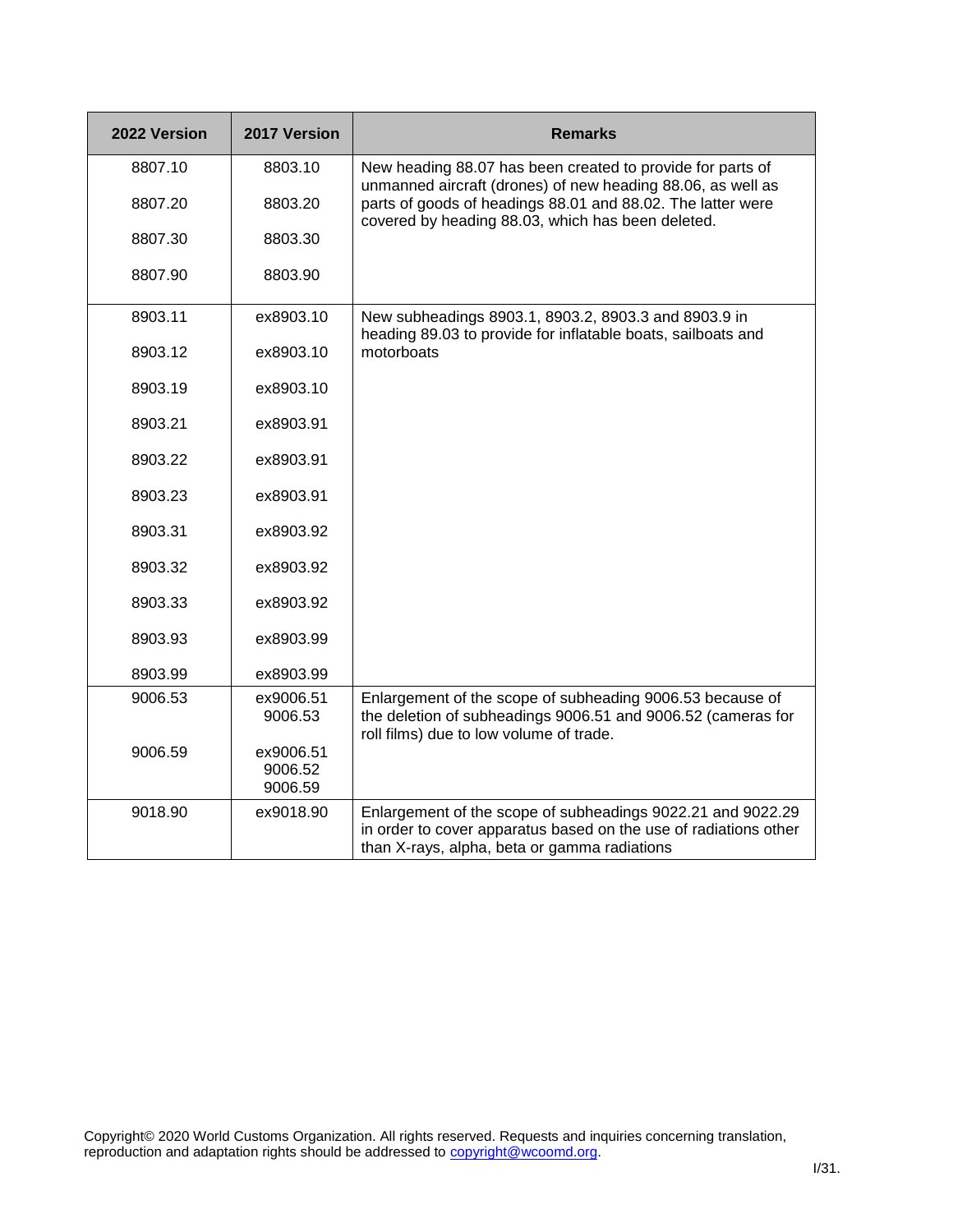| 2022 Version       | 2017 Version                                                                                                                                                                                                                                    | <b>Remarks</b>                                                                                                                                                                                                                                                                |
|--------------------|-------------------------------------------------------------------------------------------------------------------------------------------------------------------------------------------------------------------------------------------------|-------------------------------------------------------------------------------------------------------------------------------------------------------------------------------------------------------------------------------------------------------------------------------|
| 9021.10<br>9021.29 | 9021.10<br>ex7317.00<br>ex7318.14<br>ex7318.15<br>ex7318.16<br>ex7318.19<br>ex7318.22<br>ex7318.24<br>ex7318.29<br>ex8108.90<br>9021.29<br>ex7317.00<br>ex7318.14<br>ex7318.15<br>ex7318.16<br>ex7318.19<br>ex7318.22<br>ex7318.24<br>ex7318.29 | The scope of subheading 9021.10 was enlarged because of the<br>amendment to Note 2 (a) to Section XV to clarify the<br>classification of base metals articles specially designed for use<br>exclusively in implants in medicine, surgery, dentistry or<br>veterinary sciences |
| 9022.21            | ex8108.90<br>9022.21<br>ex9018.90                                                                                                                                                                                                               | Enlargement of the scope of subheadings 9022.21 and 9022.29<br>in order to cover apparatus based on the use of radiations other                                                                                                                                               |
| 9022.29            | 9022.29<br>ex9018.90                                                                                                                                                                                                                            | than X-rays, alpha, beta or gamma radiations                                                                                                                                                                                                                                  |
| 9027.81<br>9027.89 | ex9027.80<br>ex9027.80                                                                                                                                                                                                                          | New subheading 9027.81 has been created to facilitate the<br>monitoring and control of dual use items (Mass spectrometers).                                                                                                                                                   |
| 9114.90            | 9114.10<br>9114.90                                                                                                                                                                                                                              | Deletion of subheading 9114.10 (Springs, including hair-springs)<br>due to low volume of trade and transfer of goods to subheading<br>9114.90 (Other clock or watch parts).                                                                                                   |
| 9401.31            | ex9401.30                                                                                                                                                                                                                                       | Subheadings 9401.30, 9401.40 and 9401.90 have been<br>subdivided to provide separately for the products of these                                                                                                                                                              |
| 9401.39            | ex9401.30                                                                                                                                                                                                                                       | subheadings, of wood.                                                                                                                                                                                                                                                         |
| 9401.41            | ex9401.40                                                                                                                                                                                                                                       | Amendment adopted as a result of the FAO proposal to enhance<br>the coverage of wood species in order to get a better picture of                                                                                                                                              |
| 9401.49            | ex9401.40                                                                                                                                                                                                                                       | trade patterns.                                                                                                                                                                                                                                                               |
| 9401.91            | ex9401.90                                                                                                                                                                                                                                       |                                                                                                                                                                                                                                                                               |
| 9401.99            | ex9401.90                                                                                                                                                                                                                                       |                                                                                                                                                                                                                                                                               |
| 9403.91            | ex9403.90                                                                                                                                                                                                                                       | Subheading 9403.90 has been subdivided to provide separately<br>for the products of this subheading, of wood.                                                                                                                                                                 |
| 9403.99            | ex9403.90                                                                                                                                                                                                                                       | Amendment adopted as a result of the FAO proposal to enhance<br>the coverage of wood species in order to get a better picture of<br>trade patterns.                                                                                                                           |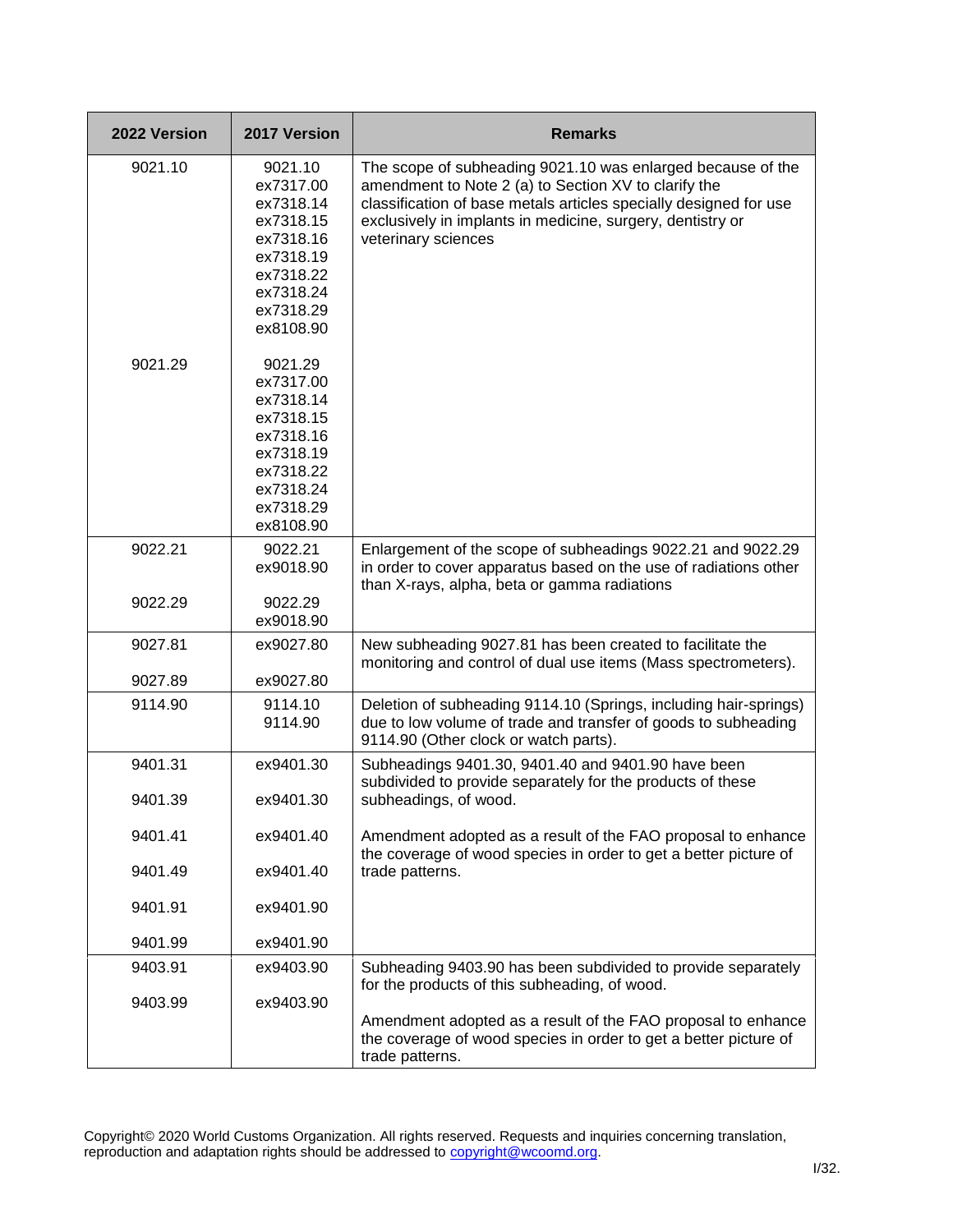| 2022 Version | 2017 Version | <b>Remarks</b>                                                                                                                                         |
|--------------|--------------|--------------------------------------------------------------------------------------------------------------------------------------------------------|
| 9404.40      | ex9404.90    | Creation of new subheading 9404.40 to provide separately for<br>quilts, bedspreads, eiderdowns and duvets, to facilitate                               |
| 9404.90      | ex9404.90    | application of the rules of origin.                                                                                                                    |
| 9405.11      | ex9405.10    | Subheadings 9405.10 to 9405.40 and 9405.60 have been                                                                                                   |
| 9405.19      | ex9405.10    | subdivided to provide separately for light-emitting diode (LED)<br>products.                                                                           |
| 9405.21      | ex9405.20    | At the same time, subheading 9405.41 has been created to<br>provide separately for solar energy LED products (IRENA).                                  |
| 9405.29      | ex9405.20    |                                                                                                                                                        |
| 9405.31      | ex9405.30    | The scope of subheading 9405.99 was narrowed because of the<br>creation of new subheading 8539.51 and the consecutive<br>transfer of parts to 8539.90. |
| 9405.39      | ex9405.30    |                                                                                                                                                        |
| 9405.41      | ex9405.40    |                                                                                                                                                        |
| 9405.42      | ex9405.40    |                                                                                                                                                        |
| 9405.49      | ex9405.40    |                                                                                                                                                        |
| 9405.61      | ex9405.60    |                                                                                                                                                        |
| 9405.69      | ex9405.60    |                                                                                                                                                        |
| 9405.99      | ex9405.99    |                                                                                                                                                        |
| 9406.20      | ex9406.90    | Creation of new subheading 9404.20 to provide separately for<br>modular building units of steel, specified in Note 4 to Chapter 94.                    |
| 9406.90      | ex9406.90    |                                                                                                                                                        |
| 9508.21      | ex9508.90    | The structure of heading 95.08 has been redrafted to provide<br>separately, in addition to travelling circuses and travelling                          |
| 9508.22      | ex9508.90    | menageries, for amusement park rides and water park<br>amusements, fairground amusements, and traveling theatres.                                      |
| 9508.23      | ex9508.90    |                                                                                                                                                        |
| 9508.24      | ex9508.90    |                                                                                                                                                        |
| 9508.25      | ex9508.90    |                                                                                                                                                        |
| 9508.26      | ex9508.90    |                                                                                                                                                        |
| 9508.29      | ex9508.90    |                                                                                                                                                        |
| 9508.30      | ex9508.90    |                                                                                                                                                        |
| 9508.40      | ex9508.90    |                                                                                                                                                        |